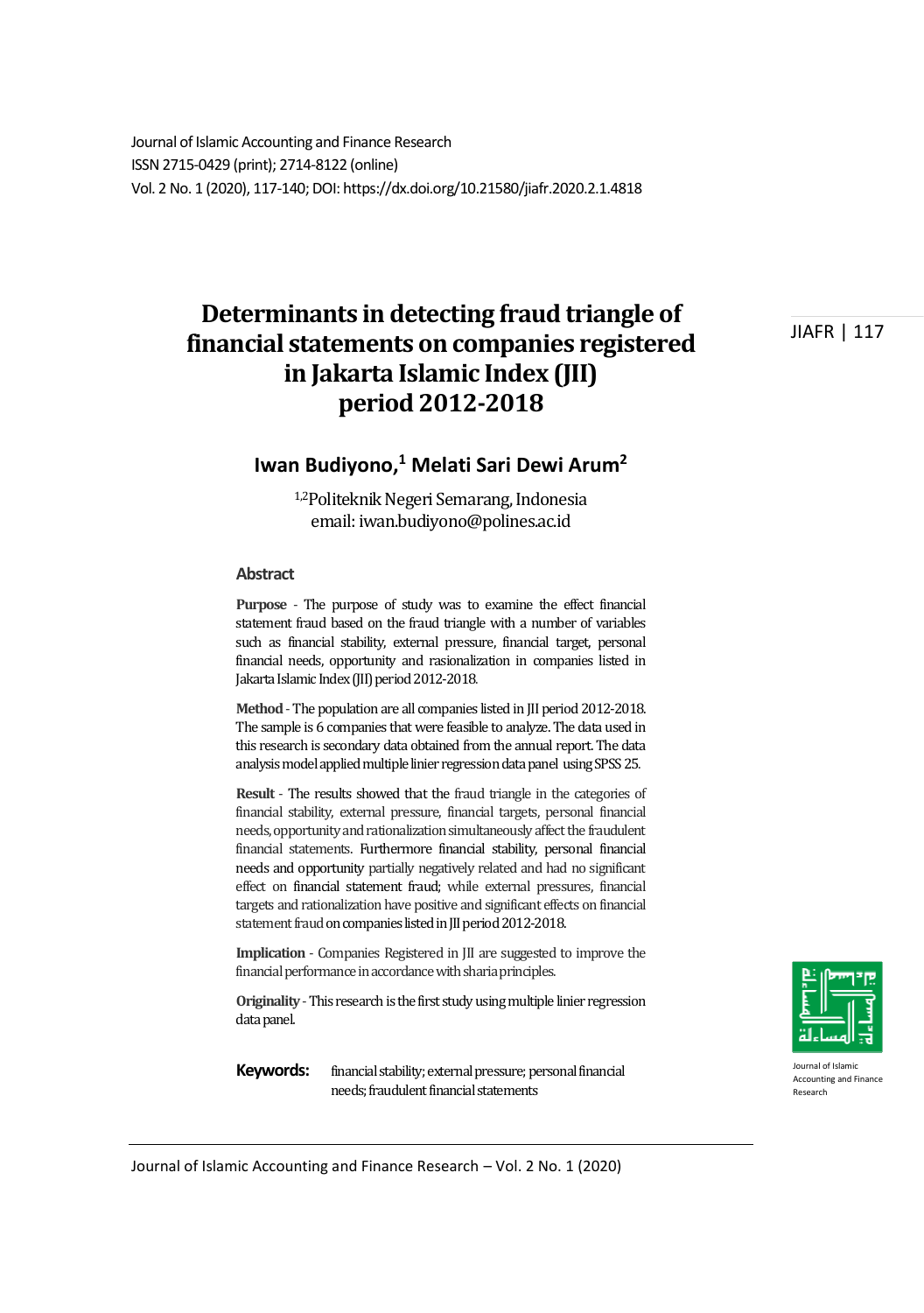#### **Introduction**

JIAFR | 118 Companies generally provide information to the users as a form of communication between the owner and manager of the company. Information users are divided into two parties, namely the internal and external parties. Internal party includes management, owners, and employees of the company, while the external parties are investors, creditors, suppliers, customers, government and the public (Mulyadi, 2013). It makes information important for many people, causing fierce competition to expand market share. Normal market share expansion happens in the stock market, which is a place to exchange or negotiate commodities in the form of capital that will be used to improve company performance. According to Mulyadi (2013), for the investors, companies must display company information with the best performance, in which information is disclosed in the form of reliable financial statements.

> The financial manager is responsible for making important decisions about investing and making. Therefore, Zimbelman et al. (2014) said that the big responsibility of manager makes manager do everything they can to enhance their financial statements so that companies can compete with other companies. It is the result of financial statements.

> According to the ACFE Certified Fraud Examiners Association (2016), fraud does not only occur in financial statement. Based on the results of the ACFE survey (2016), fraud in the financial statements became one of the most types of fraud chosen by respondents by 4%. This difference is caused by the respondents' different knowledge and experience because of the number of publications on corruption. The results of this questionnaire are different from the survey conducted by ACFE (2016) which states that financial statement fraud is the most detrimental.

> The results of the 2016 ACFE survey above only presents 4%, but the amount of loss caused depends on the level of more than Rp 10 billion. It is supported by the results of a survey conducted by ACFE (2016), where the biggest losses came from fraudulent types of financial statement fraud of \$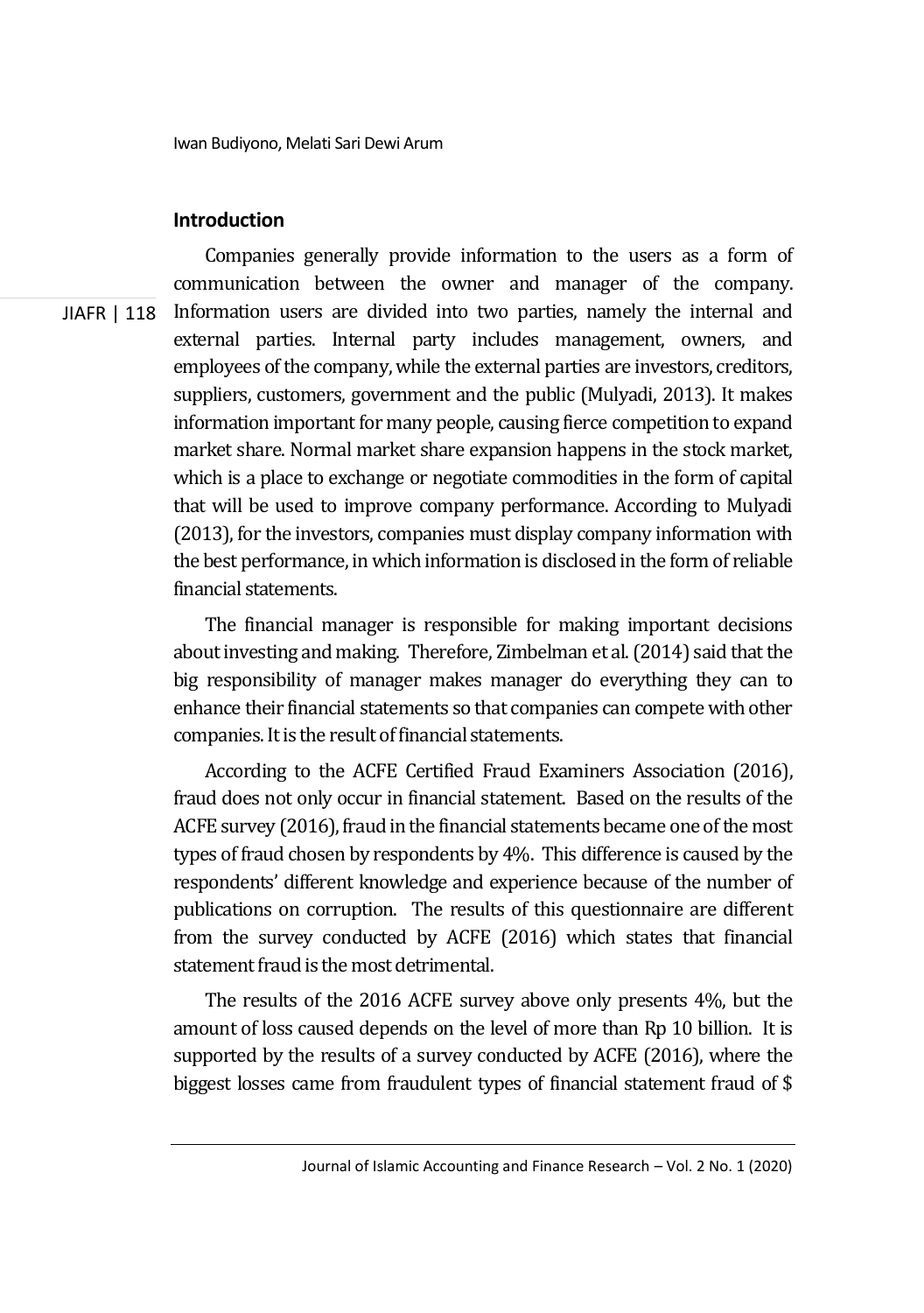1,000,000. This result is supported by data released about fraudulent financial statements being one of the scams that took a long and difficult detection. Therefore, companies and the state cannot fully think of the losses incurred.

The fraud triangle is a fraud detection of financial statements included in the section 316 audit standard adopted from Cressey's concept (1953). It contains pressure, opportunity, and rationalization. Pressure is a situation when someone feels pressured/depressed by a heavy condition when someone faces difficulties. Pressure can consist of certain targets set by the company. If the manager cannot meet the target, the success of his career will be questioned. This has an impact on managers to do various ways so that targets are met by manipulating financial statements. The second factor causing someone to cheat is opportunity. Opportunity or chance is, for example, when someone or manager is cheating because he has an opportunity. This opportunity can be in the form of opportunities to make fraud. Opportunities for cheating can occur due to several considerations: avoid oversight from the board of directors, reduce the company's ability to improve performance, adjust schedules with others and increase the audit trail that supports fraud. The third factor is the realization or justification of the crime facts. Rationalization or justification means someone who can be justified for his acts of fraud. This justification is, for example, protests against fraud for companies, keeps shares high, or can also question the need to protect shareholders (Zimbelman, *et al.,* 2014).

### **Literature Review**

### **Agency Theory**

Agency theory describes the relationship between principal and agent, where the principal gives mandate to the agent to perform some service on behalf of the principal that involves some decision making authority to the agent. The logical consequence of this employment contract is to improve efficiency by reducing the role of information loss caused by the moral hazard problem. People who use the agency theory will see the maximum benefits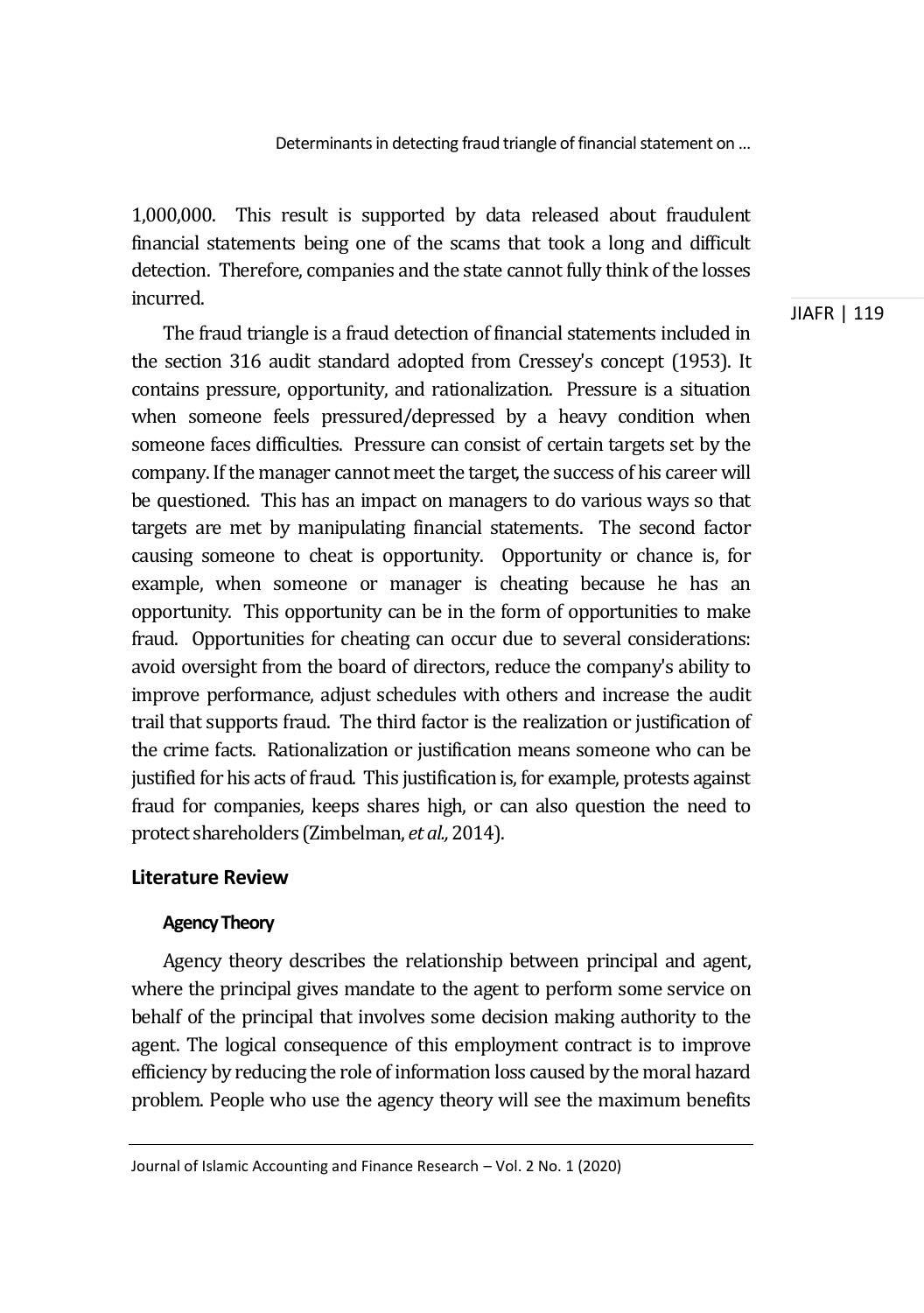Iwan Budiyono, Melati Sari Dewi Arum

individuals where each individual is motivated by their own interests than the others' interests. The difference is this interest can lead agency problems that affect the quality of reported earnings (Jensen and Meckling, 2017).

#### JIAFR | 120 **Stewardship Theory**

Stewardship theory is a theory that describes the situation where the manager is not motivated by the goals of individuals but rather indicated the main objectives for the benefit of the organization. According to Donaldson and Davis' (1991) basic theory of psychology and sociology, a stewardship is designed where the executive as steward is motivated not to act according to the wishes of the principal. In addition, someone with steward behavior will not leave the organization because the steward tries to reach the organization target. His desire to meet the target set by the company owner can trigger a strong desire to achieve the objectives of the organization in any way as manipulating financial statements to increase the investors' interest. It is because bad financial statements can prevent investors from investing to a company (Raharjo, 2007).

### **Jakarta Islamic Index**

According to Nafik (2009) the Jakarta Islamic Index (JII) is a stock index based on sharia principles. Shares in JII consist of 30 shares which will be regularly reviewed regarding the distribution of funds on the stock exchange, its financial ratios, and compliance based on sharia principles outlined in the National Sharia Board Fatwa No. 05/DSN-MUI/IV/2000 concerning capital markets, as well as guidelines for the Application of Sharia Principles in the Capital Market Sector. Shares that can be included in JII must meet the requirements as written in the National Sharia Council Fatwa Board of Indonesian Ulema No. 20/DSN-MUI/IV/2001 concerning Investment Implementation Guidelines for Sharia Mutual Funds.

Companies registered in JII must go through regulations, one of which is written in the National Sharia Council Fatwa Council Fatwa No. 20/DSN-MUI/IV/2001 concerning Investment Implementation Guidelines for Sharia

Journal of Islamic Accounting and Finance Research – Vol. 2 No. 1 (2020)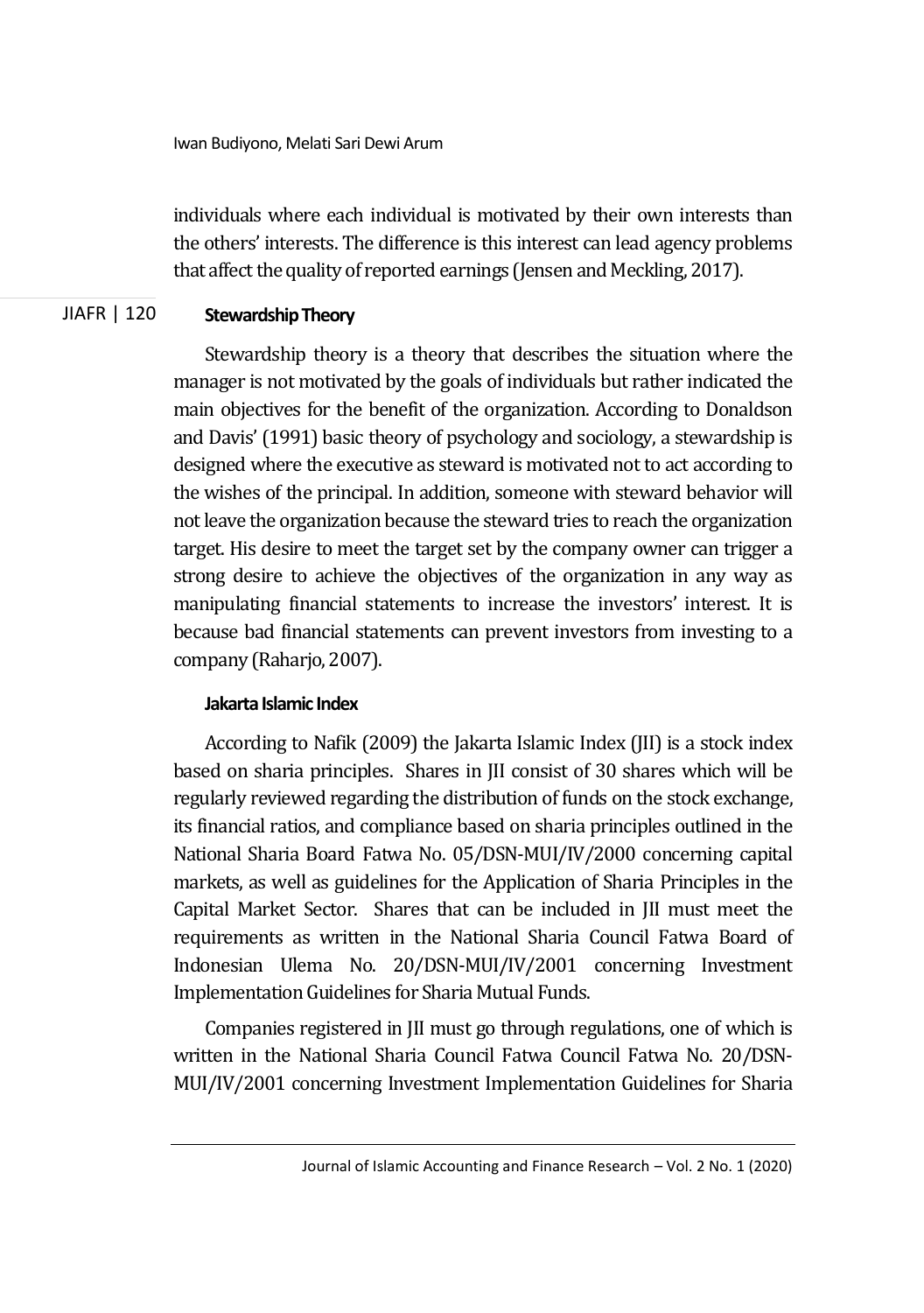Mutual Funds Chapter IV (Article 9) speculation which contains *uns gharar*. The agreed actions are: (1) *Najsy*, which is making a fake *offer,* (2) *Ba'i al-Ma'dum*, which is selling goods that have not been approved, (3) Insider Trading, which is disseminating misleading information or using inside information to obtain purchase transactions that are issued, (4) Invest in a company that at the time of the level (ratio) of their debts are more dominant than their capital.

Based on the explanation of the prohibition in companies listed in JII, there is no need to do earnings management (fraudulent financial statements) because it is tantamount to causing *gharar* or unclearness in the financial statements submitted not in accordance with the reality.

#### **Fraudulent Financial Statements**

The financial report is an overview of financial position and financial performance of an organization that is very important because it reveals how the former, the current, and the future employers' work. The financial statements are presented with integrity, and fair in accordance with Generally Accepted Accounting Principles (GAAP). Financial statements are important to reveal the condition of organizations that gives an impact on their misstated financial statements either intentionally or unintentionally. Intentionally misstated the financial report will indicate the financial statement fraud. Changes made may advertently be an act of cheating if someone does it is aware of the misstatement and does not provide justification in the financial statements (Zimbelman et al., 2014).

According to Statement of Audit Standards (SAS) No. 99, cheating financial statements can be done with several actions, namely: (1) Manipulation, falsification, or changes in accounting records, supporting documents from the compiled financial statements, (2) Mistakes or negligence in significant information on financial statements, (3) Deliberately misuse the principles relating to number, classification, method of presentation, or disclosure.

Journal of Islamic Accounting and Finance Research – Vol. 2 No. 1 (2020)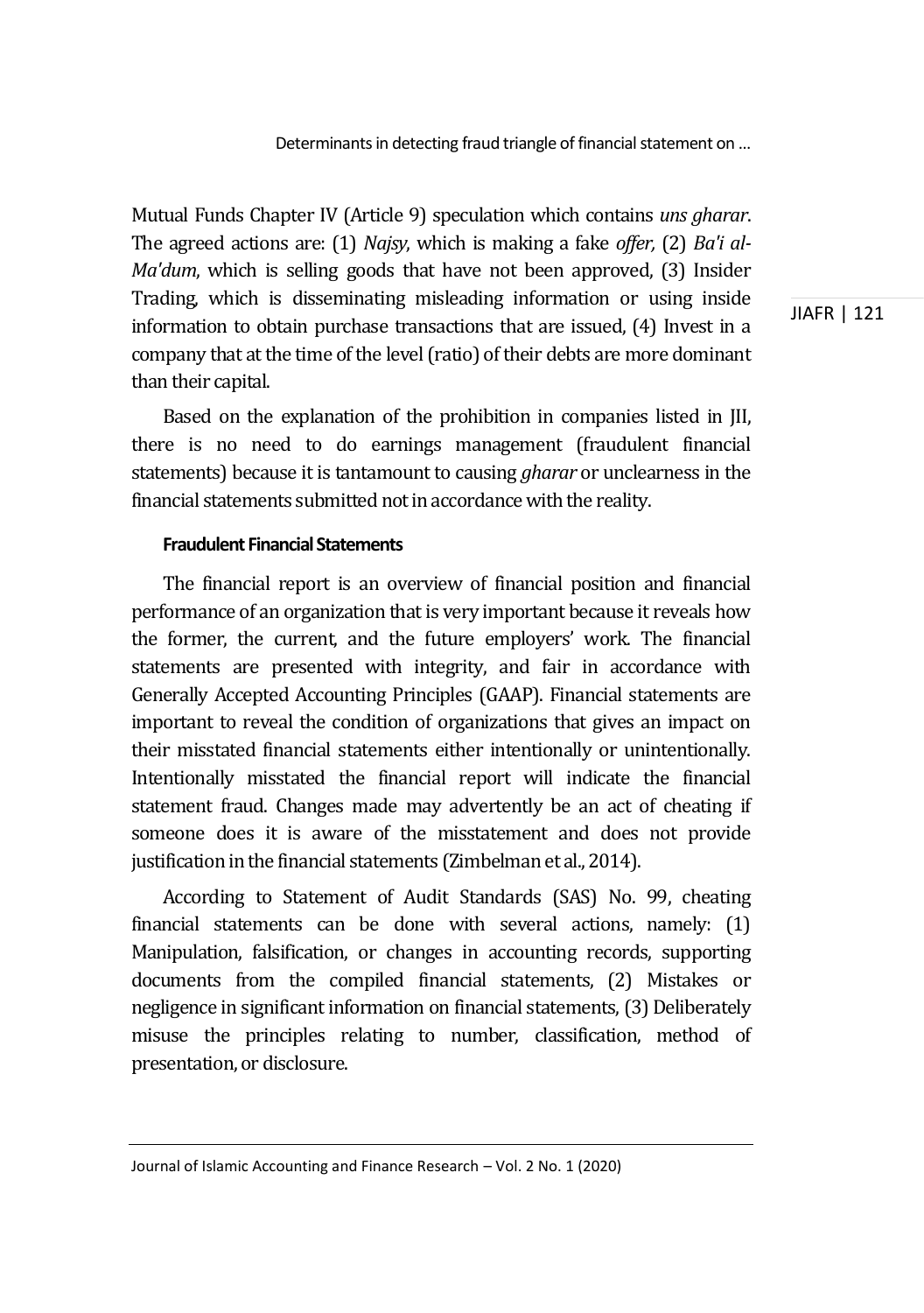According to Rezaee (2002), financial reporting contains accountable fraud, financial information and can affect various parties such as owners, creditors, employees, auditors, and even competitors. Therefore, financial reductions are used by companies that reduce finance and are motivated by misguided opportunism.

### **Factors That Affect Financial Statements**

According to the theory known in the ranks or the police profession in Ardianingsih (2018: 79), the factors that influence fraud are based on the theory of  $C = N + K$ , that Criminal (C) is the same as Intention (N) and Opportunity (K). This theory states that there is an intention to commit fraud; however, if there is no chance there will be no fraud. Opportunity is owned by people or groups who have authority and access to fraud. The intention to act is determined by morals and integrity.

#### **Fraud Triangle**

JIAFR | 122

Cressey (1953) introduces a fraud triangle that can be used to prevent fraud. Three elements that are the cause of fraud can be seen in Figure 1.





Source: Cressey (1953), Skousen, et al. (2009), Zimbelman, et al. (2014), Abdullah and Manasor (2015), Tiffani and Marfuah (2015), and Utomo (2018)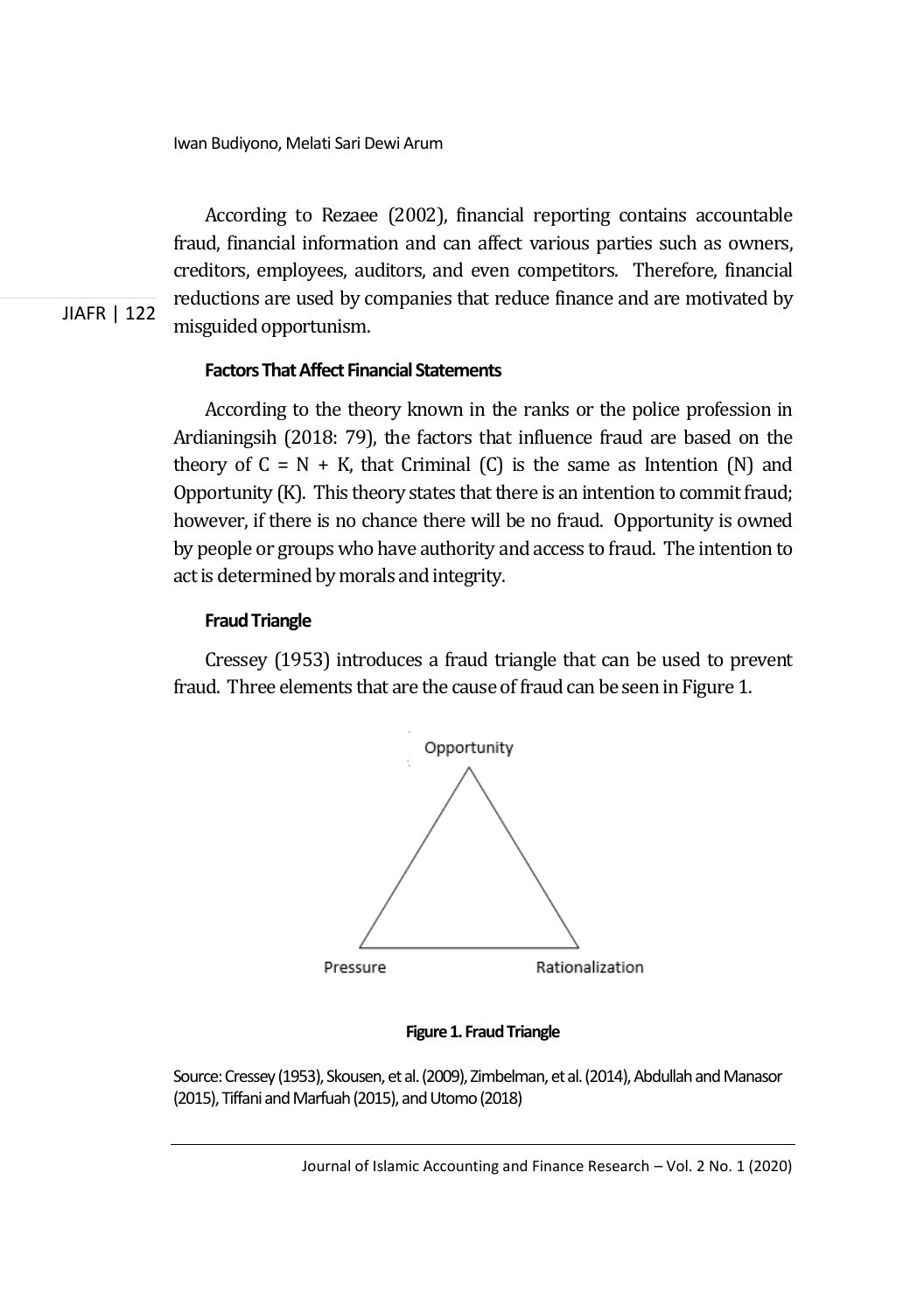#### **Pressure**

Pressure has various meanings, it is a situation where someone is in control/depressed by conditions when someone overcomes difficulties. This meaning shows the pressure that can drive someone to commit acts of fraud (Ardianingsih, 2018). According to Auditing Standard Section 316, there are four types of general under pressure conditions in which fraud can occur. These conditions are financial problems, external pressures, personal financial needs, and financial targets.

In accordance with SAS No. 99, it is a state that describes the company's stable financial condition. The company's financial condition is considered stable if the company can meet the routine needs. The needs will come to a sudden financing needs though. When a company is in a stable condition, the value of the company will rise in the view of investors, creditors and the public. Therefore, managers will do everything possible so the financial stability of the company looks stable.

External pressure is excessive pressure for management to meet the requirements or expectations of third parties that may lead to fraud. The pressure can be shaped in terms of the ability to obtain loans from outside the company as well as the ability to repay the loan (Skousen et al., 2009).

Financial targets are excessive pressure on management to achieve the financial targets set by the board of directors or management. Examples of risk factors: companies may manipulate earnings to meet estimates or benchmarks analysts as the previous year's profit. Financial targets are a condition in which the company's profit rate that has been set must be obtained for the effort made.

Personal financial needs are a situation where the company's finance is also influenced by the financial condition of the company's executives (Skousen et al., 2009). In addition, according to Beasley (1996), when the company's executives have a strong role in the company's financial, personal financial needs of the company executives will also be affected by the company's financial performance.

Journal of Islamic Accounting and Finance Research – Vol. 2 No. 1 (2020)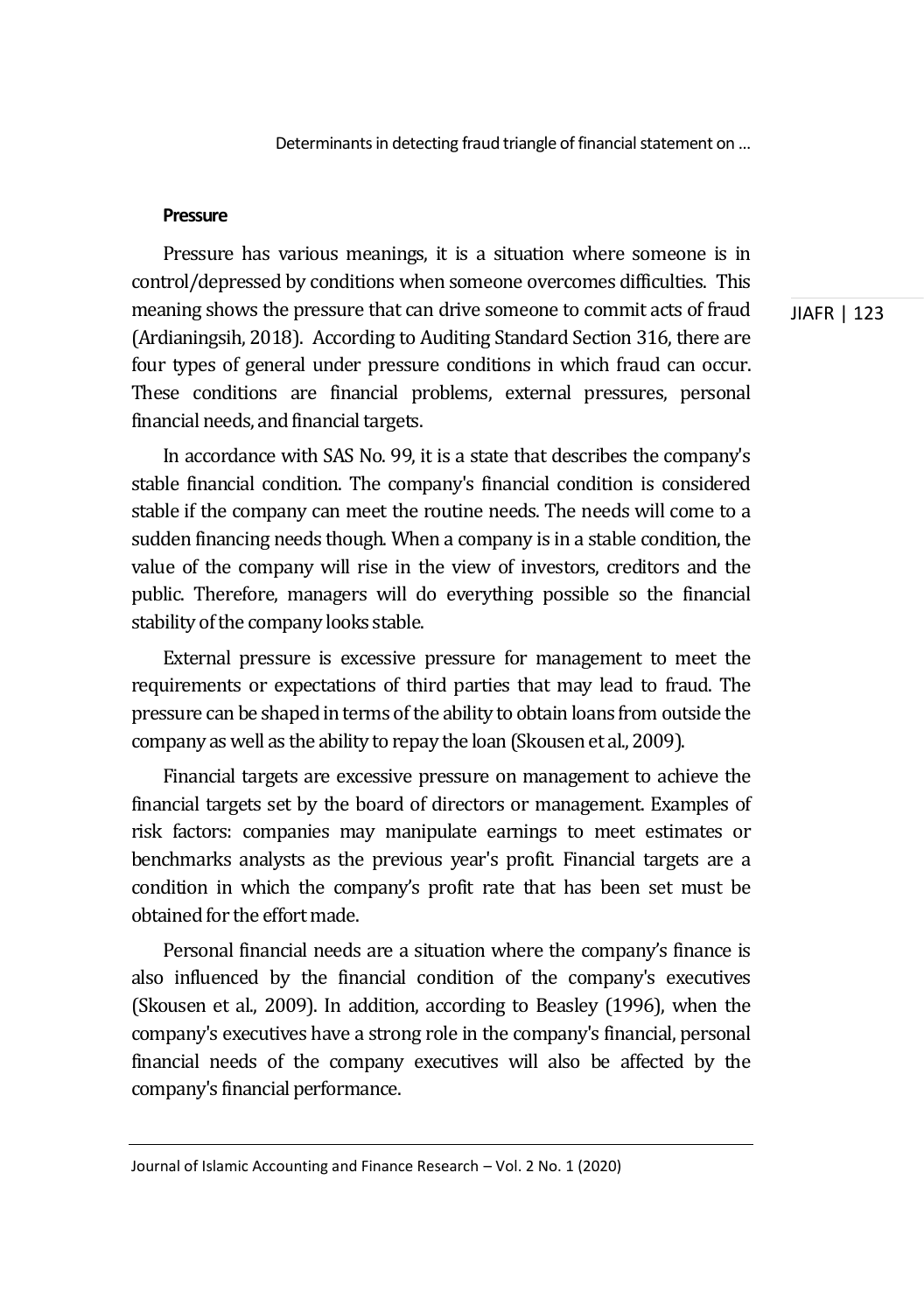### **Opportunity**

JIAFR | 124 The existence of the opportunity allows fraud. Opportunities are created by industrial conditions (nature of industry) that have weak monitoring. It can be used as an opportunity by the agent or management to commit fraud in the financial statements.

### **Rationalization**

Rationalization of the essential elements of fraud occurs when the actors try to justify their actions (Ardianingsih, 2018). For those who are not accustomed to be honest, will probably be easier to rationalize cheating. The behavior of top management related to the financial reporting process is a critical factor in the assessment of the likelihood of fraudulent financial reporting that contain fraud.

### **Previous Research**

Past research about factors of financial statements fraud detection have been made by some researchers, one of which is Skousen et al. (2009) who state that five (5) proxies of pressure and two (2) proxies of opportunity have a significant effect on the financial statements fraud, while rationalizing has no significant effect on the financial statements fraud.

Tiffani and Marfuah (2015) state that pressure by proxy ACHANGE and LEV has a significant effect on the financial statement fraud, pressure by proxy OSHIP and ROA has no significant effect on fraudulent financial statements, and opportunity significantly influences the proxy receivable fraudulent financial statements.

Widarti (2015) states that pressure by proxy ACHANGE and ROA has a significant effect on the financial statement fraud, while the proxy OSHIP pressure has no significant effect on the financial statements fraud.

Susianti and Yasa (2015) state that pressure by proxy ACHANGE and fraud ROA significantly influence the financial statements, proxy receivable opportunity significantly influences the financial statement fraud, and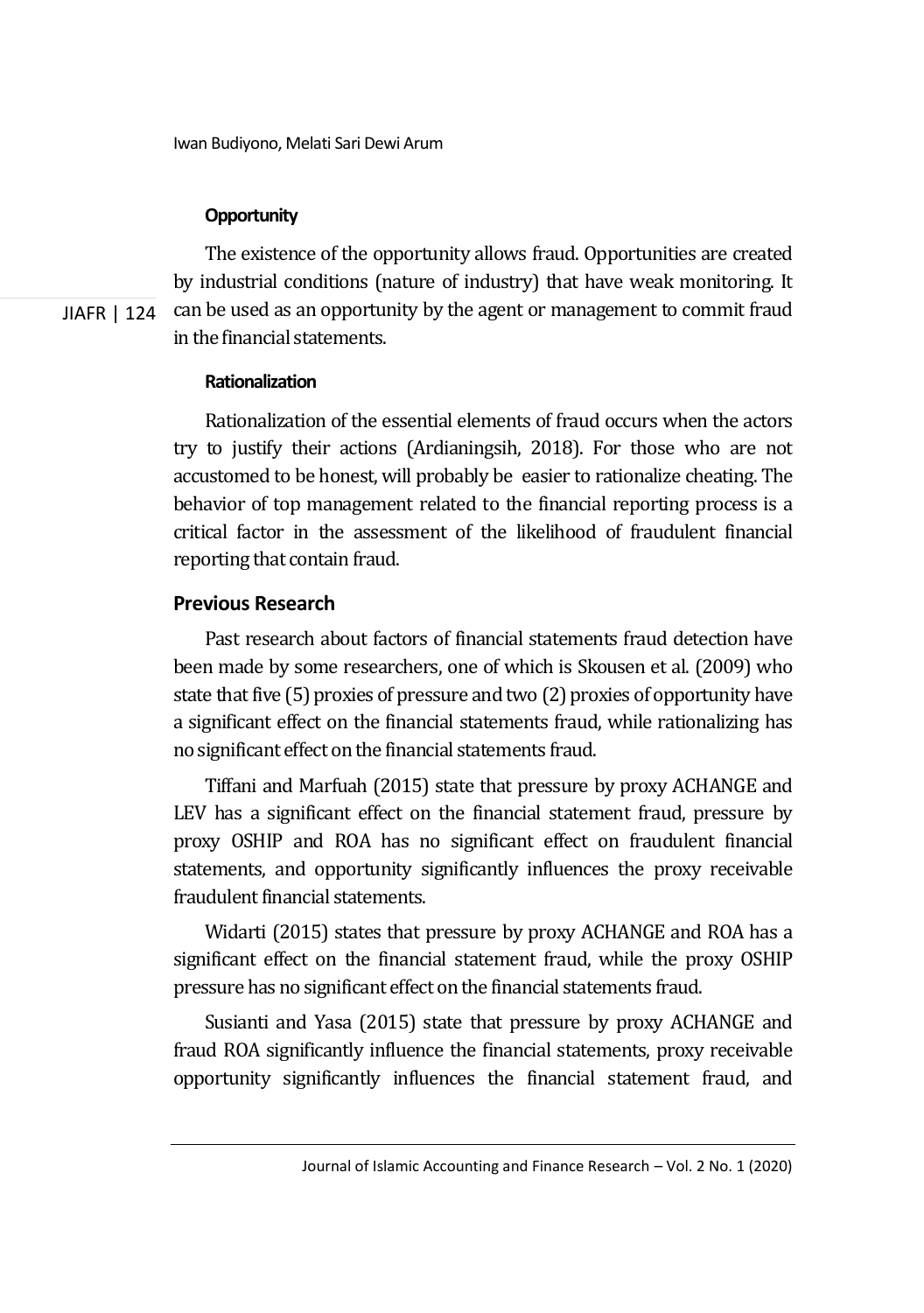pressure by proxy OSHIP and LEV has no significant effect on the financial statements fraud.

Umarsono (2016) states that pressure by proxy ROA and rationalization has a significant effect on fraudulent financial statements, while the opportunity to proxy receivable has no significant effect on the financial statements fraud.

Purba and Putra (2017) state that pressure on ACHANGE and ROA proxies does not significantly influence financial statement fraud, pressure with LEV proxy had significant effect on financial statement fraud, and reformation with TACC proxy is not significant on financial statement fraud.

Tunjungsari et al. (2018) state that pressures with ACHANGE proxies do not have a significant effect on financial statement fraud, pressures with proxies (LEV and ROA) and analysis with TACC proxies had a significant effect on financial statement fraud.

#### **Hypothesis Development**

#### **The Relationship between Financial Stability and Financial Statement Fraud**

Management is faced with pressures in carrying out financial statements since financial arrangement is threatened by unexpected financial and industrial conditions. It is because financial instability is a condition that raises problems experienced by companies that might be used by management to manipulate financial statement (Skousen et al., 2009).

It is corroborated by Tiffani and Marfuah's research (2015) that discuss the change in total assets (ACHANGE) has a positive effect on financial statement fraud. Other researches were conducted by Windarti (2015) and Susianti and Yasa (2015) stating that the ACHANGE proxy plays a significant role in the detection of financial statement fraud.

*H2a: Factor pressures with financial stability category which is proxied by the percentage change in total assets (ACHANGE) is partially positive and has a significant effect on the financial statements fraud.* 

Journal of Islamic Accounting and Finance Research – Vol. 2 No. 1 (2020)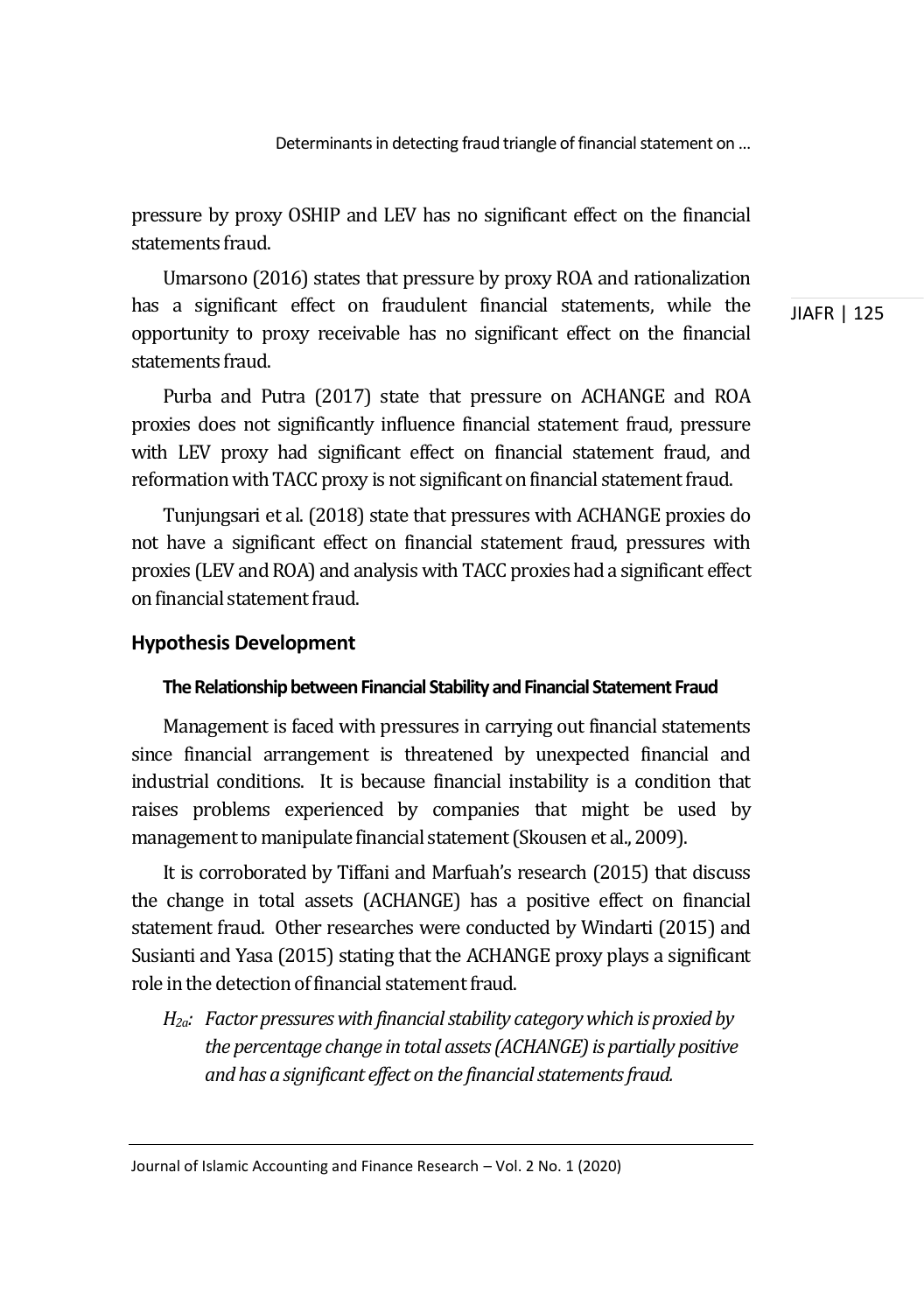JIAFR | 126

### **The Relationship between External Pressure with Financial Statement Fraud**

External pressure is no urgency for management to meet the wishes or desires of a third party. According to the Auditing Standards Section 316 when the excessive external pressure is the case, then there is a risk of fraud on the financial statements. It is supported by Skousen et al.'s research (2009) which states that the percentage of total debt to total assets (LEV) has a positive significant effect on the financial statements fraud.

*H2b: Pressure factors with external categories which are proxied by leverage (LEV) have a positive and significant effect on financial statement fraud.* 

## **The Relationship between Financial Targets and Fraudulent Financial Statements**

According to the Auditing Standard Section 316 financial targets are higher for management to achieve financial targets set by directors or management, including the goals of intensive acceptance of sales or profits. Skousen, et al., (2009) say that Return on Assets (ROA) is often used in improving the manager's performance and in determining bonuses, wage increases, and others. Using ROA is used as a proxy for financial target variables in this study. It is supported by Widarti (2015), Susianti and Yasa (2015) and Umarsono's researches (2016) which state that the financial targets by proxy ROA has a significant effect on the financial statements fraud.

*H2c: Factor pressure with a financial target category proxied by the percentage return on assets (ROA) is partially positive and has a significant impact on the financial statements fraud.* 

## **The Relationship between Personal Financial Needs with Financial Statement Fraud**

Personal financial needs is a condition where the company's finance is also influenced by the financial condition of the company's executives (Skousen et al., 2009). In addition, according to Zimbelman et al. (2014: 46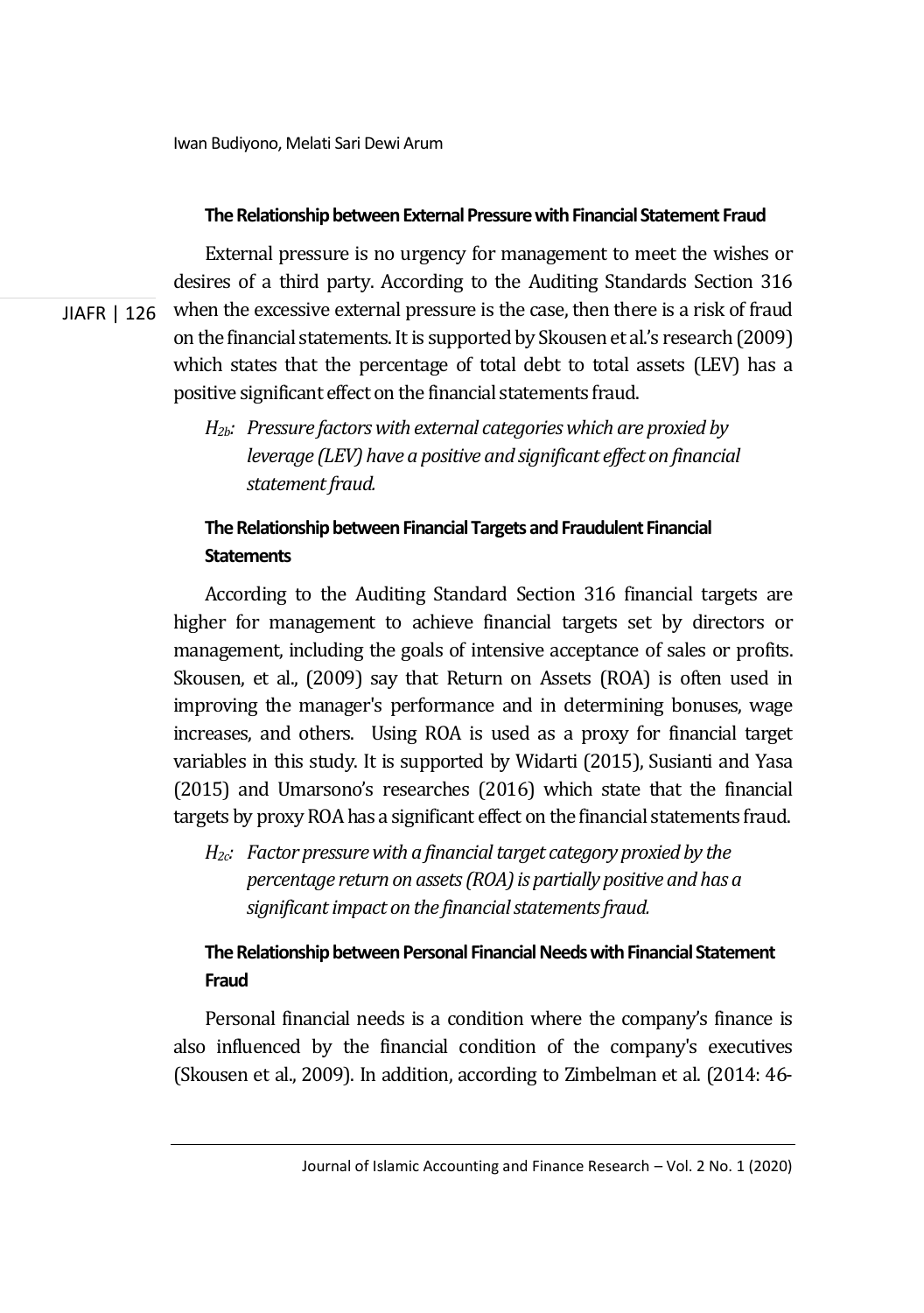47), this personal requirements arise from the nature of greedy corporate executives who take advantage of the strong economic system, various lucrative deals and high profits of a company. It is supported by research conducted by Skousen et al. (2009) which shows that the personal financial needs proxied by the percentage of ownership by insiders (OSHIP) has positive effects on the financial statements fraud.

*H2d : Factors pressure with the personal financial needs category proxied by stock ownership by insiders (OSHIP) partially has a positive and significant impact on the financial statements fraud.* 

### **The Relationship between Nature of Industry with Financial Statement Fraud**

According to Audit Standard Section 316, fraudulent financial reports on the company can be minimized by a good oversight mechanism. It can be done by observing a number of frauds in the study sample involving receivables as one of the opportunities for agents or managers in fraudulent manipulation of financial statements.

This view is supported by research conducted by Skousen et al. (2009) that the nature of the industry has a significant positive effect on the financial statements fraud where the nature of the industry is proxied by the ratio of receivables (receivables).

*H3: Factors of opportunity of nature of industry category (receivable) is partially positive and has a significant effect on the financial statements fraud.* 

### **The Relationship between Rationalization of Cheating and the Financial Statements**

Rationalization is a form of justification of a criminal or fraud as something acceptable. The form of this rationalization may be thinking that the management should make protection of shareholders and keep the stock prices high (Zimbelman et al., 2014: 43).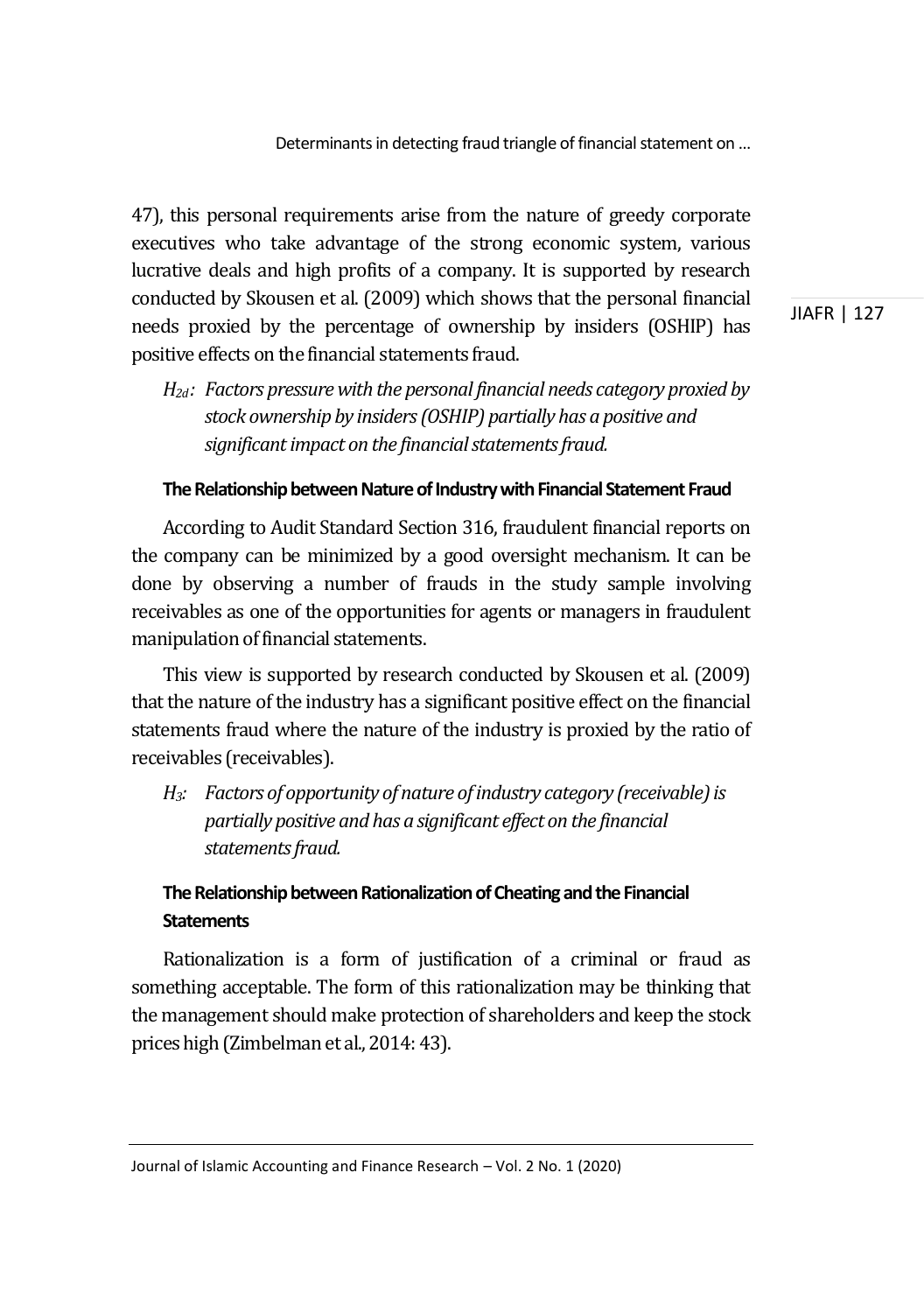Iwan Budiyono, Melati Sari Dewi Arum

The view above is corroborated by Umarsono's research (2016) which states that rationalization has a significant effect on the financial statements with a proxy fraud total accruals (TACC).

JIAFR | 128

*H4 : Factor rationalization by proxy the ratio of total accruals and total assets (TACC) is partially positive and has a significant effect on the financial statements fraud.* 

### **Research Methods**

According to Ferdinand (2014: 172), participation is a collection or an element that has certain information desired by researchers and the results will show different conclusions for these groups or population. The population used in this study is companies registered in the Jakarta Islamic Index (JII) for the 2012-2018 period.



**Figure 2. Theoretical Framework** 

Source: Skousen et al., (2009), Widarti (2015), Susianti and Yasa (2015), Iqbal and Murtanto (2016), Wahyuni (2017), Pasaribu and Karisma (2018)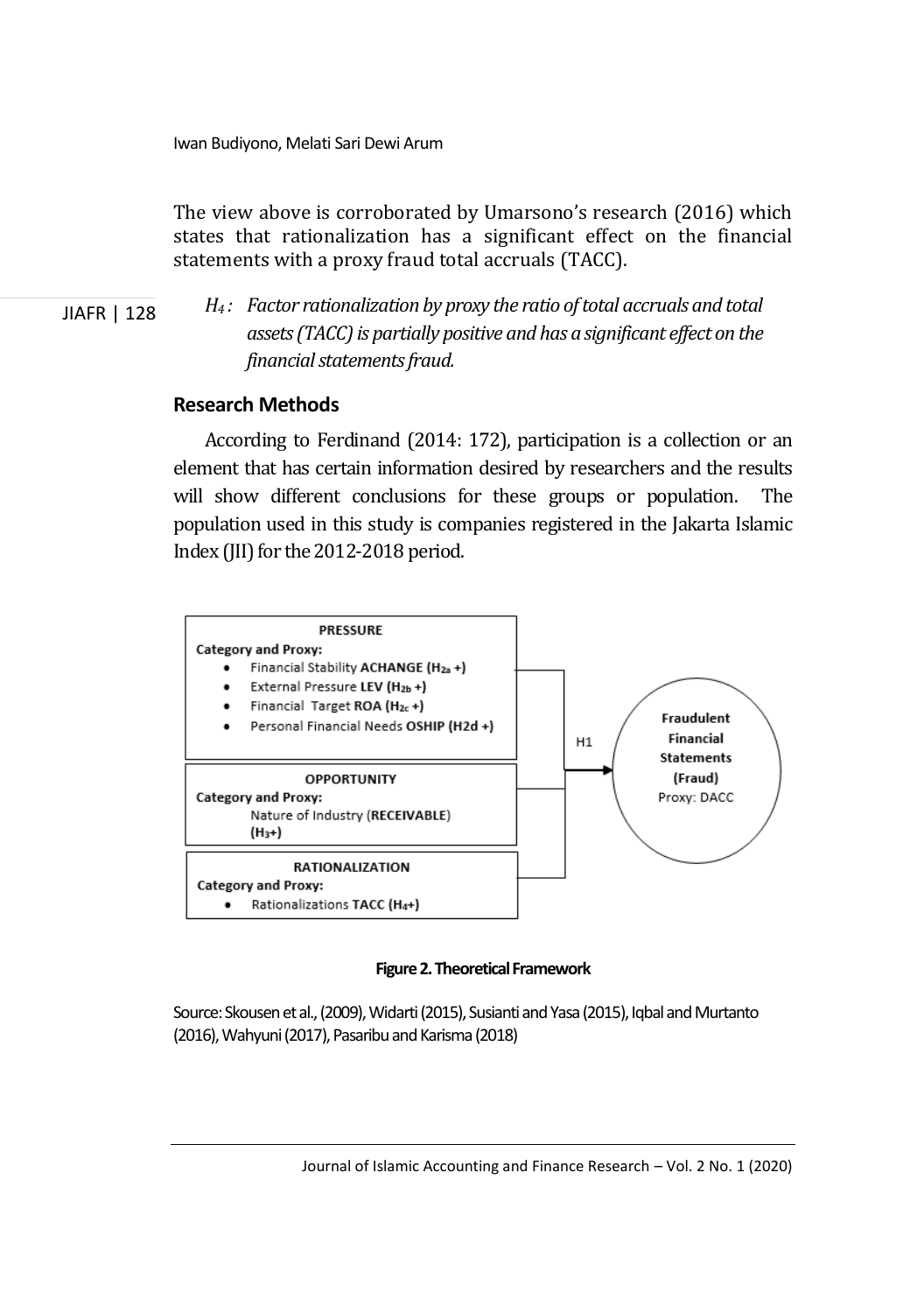To take the samples, this study used purposive sampling, which is a sampling technique based on specific objectives. Sampling was done by determining the criteria for the sample to be taken. Sample criteria used in this study include: (1) Companies registered in the Jakarta Islamic Index (JII), (2) Companies listed on the Jakarta Islamic Index (JII) during the 2012-2018 period, (3) Companies that present annual reports on the company's website or the IDX website during the 2012-2018 period, (4) Company annual reports have data relating to research variables, (5) The company's financial statements are not presented in foreign currencies.

Samples were obtained from 6 (six) companies or 42 data. The data in this study were taken from the company's financial statements included in the Jakarta Islamic Index (JII) during the 2012-2018 period, both in the form of annual reports (annual reports) and in the form of financial reports (financial statements).

The variables in this study consisted of the dependent variable (Y), which is the financial balance proxied by earnings management and the independent variable (X), namely pressure with a proxy ACHANGE, LEV, ROA and OSHIP. While other independent variables are opportunities that are proxied by accounts receivable ratios (DUE) and rationalizations that are proxied by discretional accrual ratios (DACC). The operational definitions of each variable can be seen in table 1.

| No | Variable                       | <b>Definition of</b><br><b>Operational</b><br><b>Variables</b>                                                          | <b>Measurement</b>                                                                                                                                                                                                | Unit    | Scale |
|----|--------------------------------|-------------------------------------------------------------------------------------------------------------------------|-------------------------------------------------------------------------------------------------------------------------------------------------------------------------------------------------------------------|---------|-------|
|    | Profit<br>management<br>(DACC) | Actions according<br>to earnings<br>according to the<br>will of the<br>company's<br>management<br>(Fahmi, 2012:<br>281) | TA / A = b1 (1 / A) + b2 ( $\Delta$ revt /<br>$A-1$ ) + b3 (APD / A-1) + e<br>$\overline{2}$<br>$NDA = b1 (1 / A-1) + b2 ( \Delta Revt /$<br>$A-1$ ) + b3 (APD / A-1)<br>$3DACC = TA / A - NDA$ 4<br>Explanation: | Decimal | Ratio |

#### **Table 1. Definition of Operational Variables**

JIAFR | 129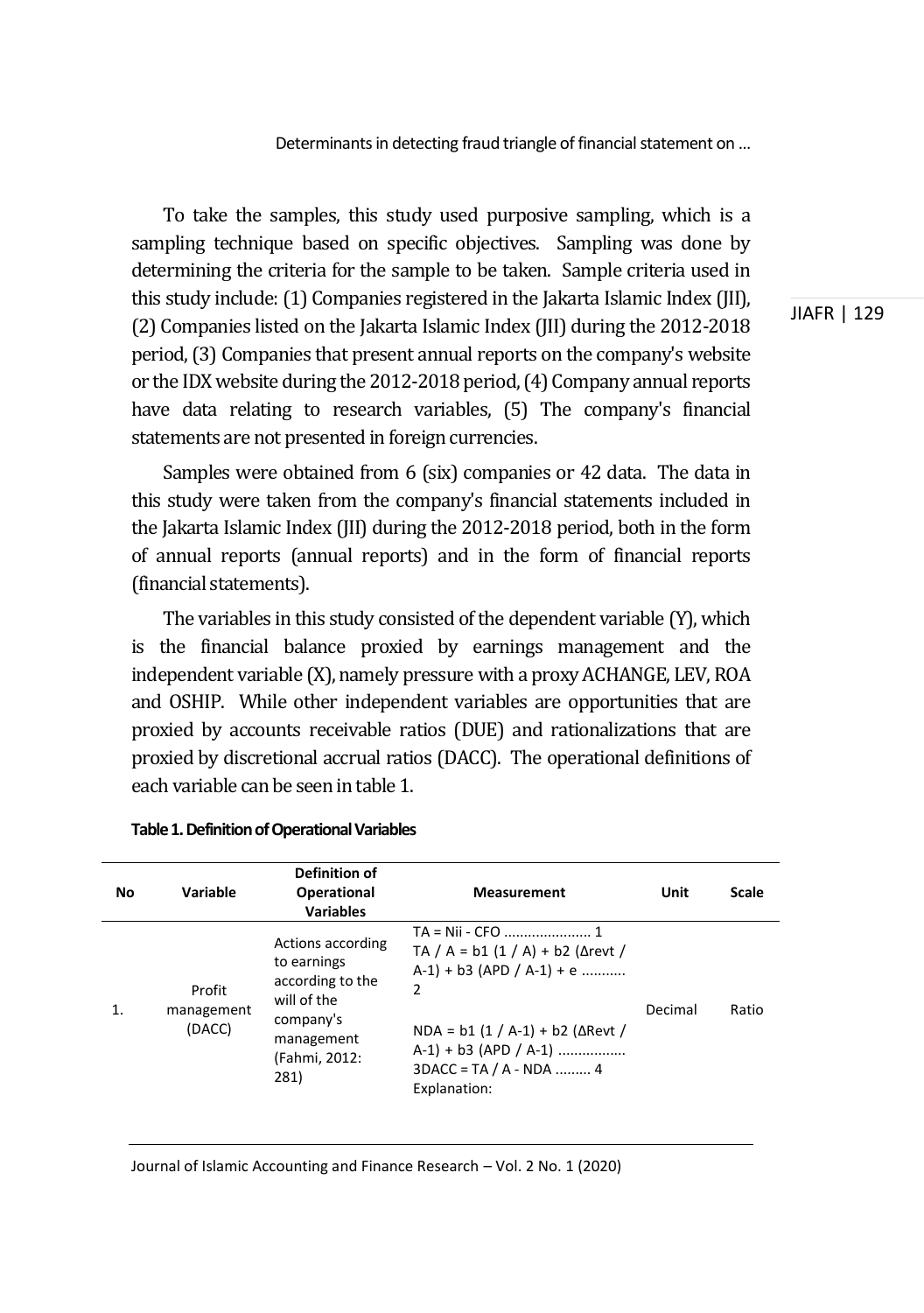| JIAFR   130 |                                        |                                                                                                        | TA: Tot. Accrual<br>Nii: Net Profit<br>CFO: Cash Flow from Operations<br>NDA: Non Discretionary Accrual<br>DA: Discretionary accruals<br>A-1: Total asset period<br>previously |         |       |
|-------------|----------------------------------------|--------------------------------------------------------------------------------------------------------|--------------------------------------------------------------------------------------------------------------------------------------------------------------------------------|---------|-------|
|             |                                        |                                                                                                        | ∆revt: Change in net sales<br>APD: Property, factory, dan<br>Equipment                                                                                                         |         |       |
| 2.          | Financial<br>stability<br>(ACHANGE)    | Financial picture<br>of the company<br>in a stable<br>position (SAS No.<br>90).                        | $\text{ACHANGE} = \frac{\text{Total Asset}_t - \text{To}}{1}$<br><b>Total Ass</b><br>Explanation:<br>ACHANGE: Change asset                                                     | Decimal | Ratio |
| 3.          | External<br>Pressure (LEV)             | Pressure from<br>third parties that<br>reduces fraud<br>(Skousen et al.,<br>2009)                      | Debt Total<br>$E_V =$<br><b>Total Assets</b><br>Explanation:<br>Leverage : debt ratio                                                                                          | Decimal | Ratio |
| 4.          | Financial<br>Target (ROA)              | Company<br>provisions for<br>approval of<br>return on income<br>(Audit Standard<br>Section 316).       | <b>Profit Before Tax</b><br>$_{\rm ROA} =$<br><b>Total Assets</b><br>Explanation:<br>ROA: Return On Asset                                                                      | Decimal | Ratio |
| 5.          | Personal<br>financial needs<br>(OSHIP) | Corporate<br>finance executive<br>Financial<br>condition of<br>executives<br>(Skousen et al.,<br>2009) | Shares owned by the<br>Amount of common:<br>$OSHIP =$<br>Explanation:<br>OSHIP: Ownership (insider<br>shares)                                                                  | Decimal | Ratio |
| 6.          | Opportunity<br>(ACCEPTED)              | Opportunities<br>about the<br>possibility of a<br>decline in finance<br>(Skousen et al.,<br>2009).     | RECEIVABLE =<br><b>RECEIVABLE t</b><br><b>RECEIVABLE 1</b><br><b>SALES<sub>t</sub></b><br>$SALES t - 1$<br>Explanation:<br>RECEIVABLE: ratio of accounts<br>receivable         | Decimal | Ratio |
| 7.          | Rationalization<br>(TACC)              | Justification for<br>cheating<br>(Ardianingsih,<br>$2018:80$ ).                                        | Total Accruais<br>$TACC =$<br><b>Total Assets</b><br>Explanation:<br><b>TACC: Total Accruals</b>                                                                               | Decimal | Ratio |

Source: Fahmi (2012), SAS No. 90, Skousen et al. (2009), Audit Standard Section 316, and Ardianingsih (2018)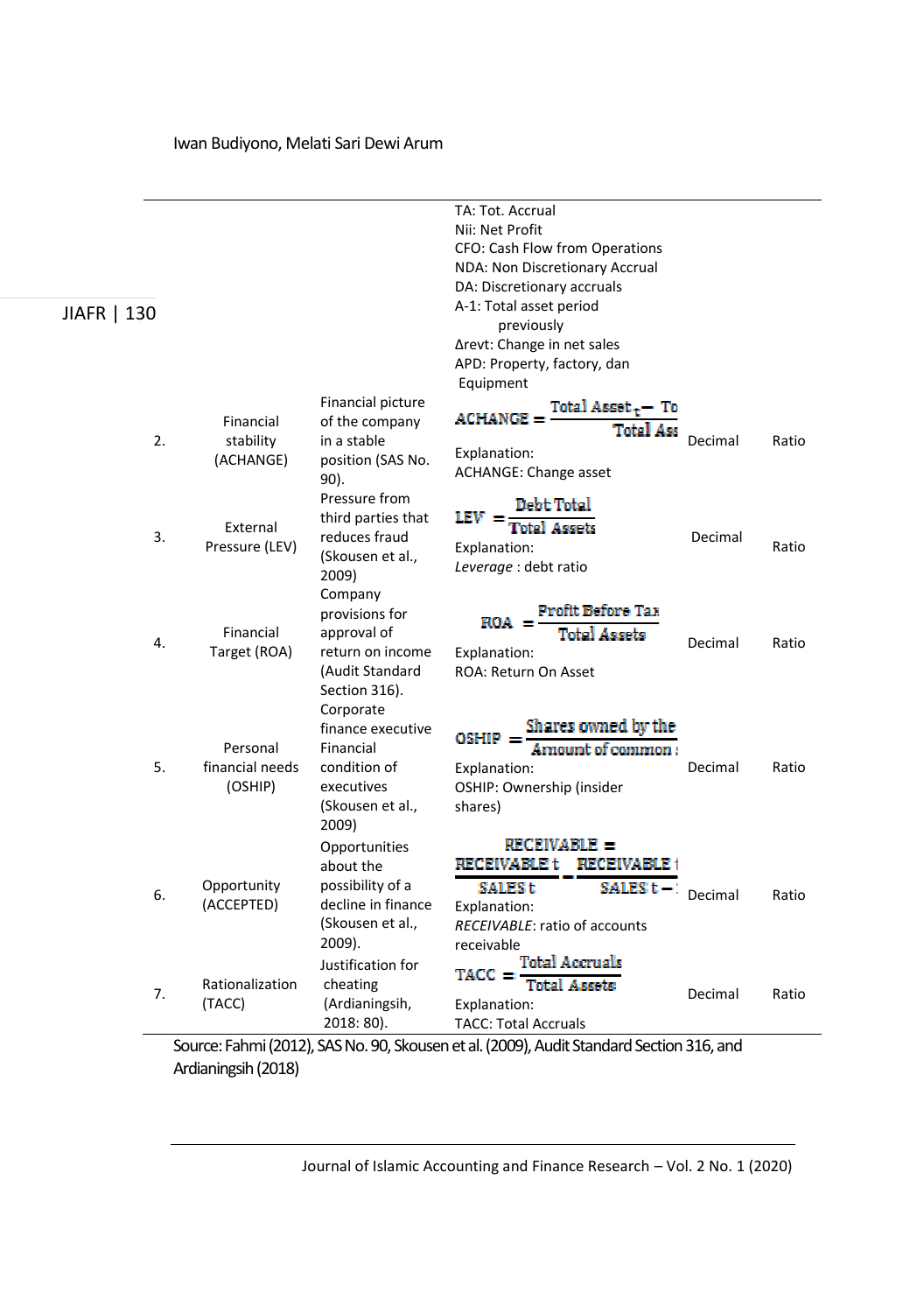### **Results and Discussion**

Descriptive Statistics based on the results of data processing using SPSS 25.00 can be seen in table 2.

JIAFR | 131 The Classical Test consists of the normality test, the Multicollinearity Test, the Autocorrelation Test and the Heteroscience Test. The results of the normality test using a plot probability graph show normal distribution graphs and Kolmogorof Smirnov shows a significance value of 0.113. Multicollinearity test results show that tolerance has a value of more than 0.10, and a VIF of less than 10. It shows that there is no multicollinearity between independent variables whose values are more than 95%. Autocorrelation indicates probability or Asym. Sig. (2-tailed) of 0.160 or greater than the 0.05 significance. Thus it can be concluded that the model is free from autocorrelation. And Heteroscedasticity Test results show the significance of all independent variables is not statistically significant or it is greater than 0.05 or equal to 0.05. So, it can be concluded that the regression model is free from heteroscedasticity results.

#### **Hypothesis Test Result**

Proof of hypothesis 1 (one) is done by the F test. Based on table 3, the results are F count =  $19,000$  F table =  $2.48$  or a significance of  $0,000$  <  $0.05$ , which means in accordance with the significant influence between ACHANGE, LEV, ROA, OSHIP, RECEIVABLE and TACC simultaneously against DACC. Thus, hypothesis 1 (one) which states "Fraud Triangle simultaneously has a significant effect on Fraudulent Financial Statements in companies listed in the Jakarta Islamic Index (JII) for the 2012-2018 period" is accepted.

#### **Partial Regression Coefficient Test (t Statistical Test)**

The result of the partial coefficient analysis with the t-test statistic can be seen in table 4.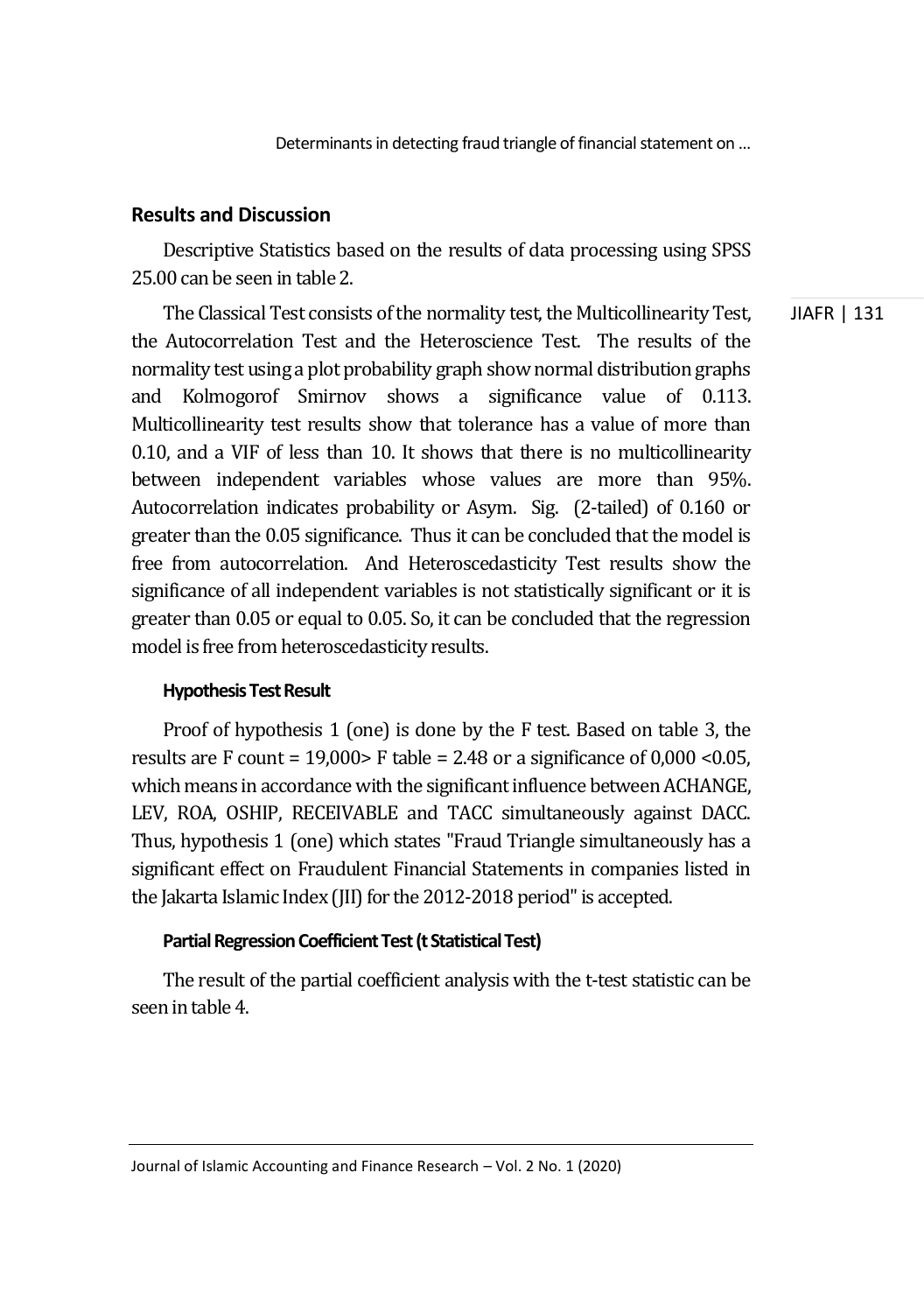#### **Table 2. Descriptive Statistics**

|                     | <b>Descriptive Statistics</b> |    |         |         |           |                |  |
|---------------------|-------------------------------|----|---------|---------|-----------|----------------|--|
|                     |                               | N  | Minimum | Maximum | Mean      | Std. Deviation |  |
|                     | ACHANGE                       | 42 | . 01    | , 29    | , 1101    | , 06737        |  |
| 132<br><b>JIAFR</b> | LEV                           | 42 | , 16    | , 64    | , 3925    | , 12303        |  |
|                     | <b>ROA</b>                    | 42 | , 03    | , 19    | , 1115    | , 04540        |  |
|                     | <b>OSHIP</b>                  | 42 | , 00    | , 01    | ,0012     | ,00233         |  |
|                     | <b>RECEIVABLE</b>             | 42 | , 07    | , 34    | , 1815    | , 07171        |  |
|                     | <b>TACC</b>                   | 42 | $-15$   | ,17     | $-0.0240$ | , 07024        |  |
|                     | <b>DACC</b>                   | 42 | $-11$   | , 26    | , 0309    | , 06614        |  |
|                     | Valid N (listwise)            | 42 |         |         |           |                |  |

#### **Table 3. F Statistical Test Result**

| <b>ANOVA</b> <sup>a</sup> |            |                       |    |                    |        |       |  |
|---------------------------|------------|-----------------------|----|--------------------|--------|-------|--|
| Model                     |            | <b>Sum of Squares</b> | Df | <b>Mean Square</b> |        | Sig.  |  |
|                           | Regression | .137                  |    | .023               | 19,000 | ,000b |  |
|                           | Residual   | .042                  | 35 | .001               |        |       |  |
|                           | Total      | 179                   | 41 |                    |        |       |  |

a. Dependent Variable: DACC

b. Predictors: (Constant), TACC, ROA, ACHANGE, RECEIVABLE, LEV, OSHIP

#### **Table 3. t Statistical Test**

| Coefficients <sup>a</sup> |          |                                              |          |      |  |  |
|---------------------------|----------|----------------------------------------------|----------|------|--|--|
| Model                     |          | <b>Unstandardized</b><br><b>Coefficients</b> |          | Sig. |  |  |
|                           | В        | <b>Std. Error</b>                            |          |      |  |  |
| (Constant)                | -,047    | ,047                                         | $-1,000$ | ,324 |  |  |
| <b>ACHANGE</b>            | $-129$   | ,093                                         | $-1,377$ | ,177 |  |  |
| LEV                       | ,207     | ,068                                         | 3,030    | ,005 |  |  |
| <b>ROA</b>                | ,535     | .198                                         | 2,704    | ,010 |  |  |
| <b>OSHIP</b>              | $-2,677$ | 3,665                                        | $-731$   | ,470 |  |  |
| <b>RECEIVABLE</b>         | $-145$   | 103,                                         | $-1,406$ | ,169 |  |  |
| <b>TACC</b>               | ,820     | ,091                                         | 8,997    | ,000 |  |  |
|                           |          |                                              |          | Τ    |  |  |

a. Dependent Variable: DACC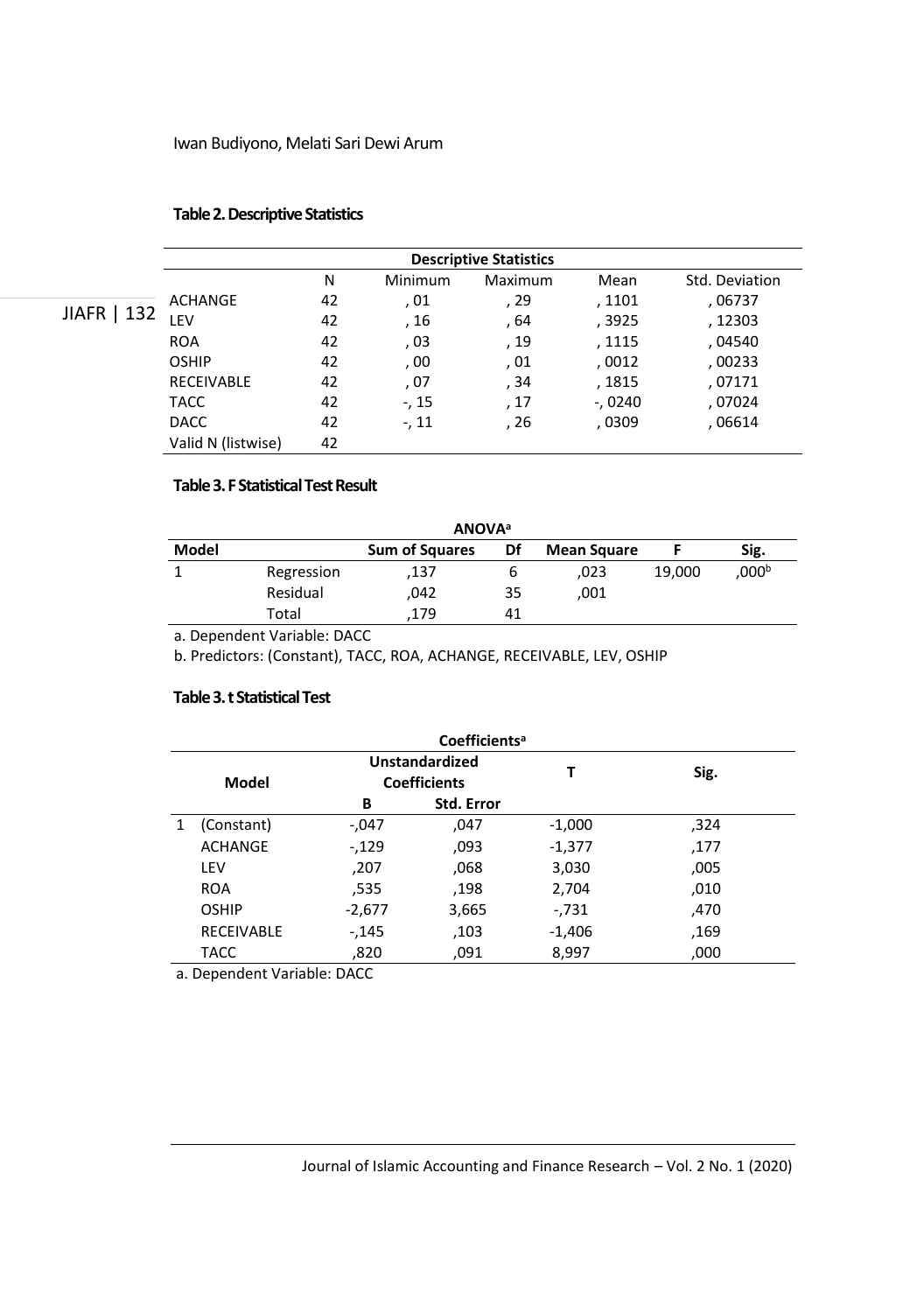Based on Table 10, the results of t count variable ACHANGE = - |1,377| <t table = 2,028 or significance of 0.324> 0.05 which means that there is no significant significance between ACHANGE partially on Financial Statement Fraud (DACC). Thus, hypothesis  $2<sub>a</sub>$  which states "ACHANGE is partially significant against Fraudulent Financial Statements (DACC) for companies included in the Jakarta Islamic Index (JII) for the 2012-2018 period" is rejected.

Based on Table 10, the results of t count variable LEV =  $3.030$  t table = 2.028 or a significance of 0.005 <0.05, which means that it needs to be compared significantly between LEV partially with Financial Statement Fraud (DACC). Thus hypothesis  $2<sub>b</sub>$  which states that "LEV is a partially significant on Fraud Financial Statements (DACC) in companies included in the Jakarta Islamic Index (JII) for the 2012-2018 period" is accepted.

Based on Table 10, the results of t arithmetic variable ROA = 2.704> t table = 2.028 or a significance of  $0.010 < 0.05$  which means that it needs to be compared significantly between ROA partially against Financial Statement Fraud (DACC). Thus, the hypothesis  $2<sub>c</sub>$  which states "ROA is partially significant on Fraudulent Financial Statements (DACC) for companies included in the Jakarta Islamic Index (JII) for the 2012-2018 period" is accepted.

Based on Table 10, the results of the oship variable t count = - |0.731| <t table =  $2,028$  or a significance of  $0.470$  <  $0.05$  which means it does not mean significantly between partial Oship to fraudulent financial statements (DACC). Thus, the  $2<sub>d</sub>$  which states "Oship partially has a significant effect on fraudulent financial statements (DACC) in the company included in the Jakarta Islamic Index (JII) period 2012-2018" is rejected.

Based on Table 10, the results obtained by the Receivable variable  $= -1$  $|1,406|$  <t table = 2,028 or significance 0.169> 0.05 which means it does not mean significantly between partial receivables to fraudulent financial statements (DACC). Thus, the hypothesis 3 which states "the industrial nature with proxy can be partially accepted and is not significant to fraudulent

Journal of Islamic Accounting and Finance Research – Vol. 2 No. 1 (2020)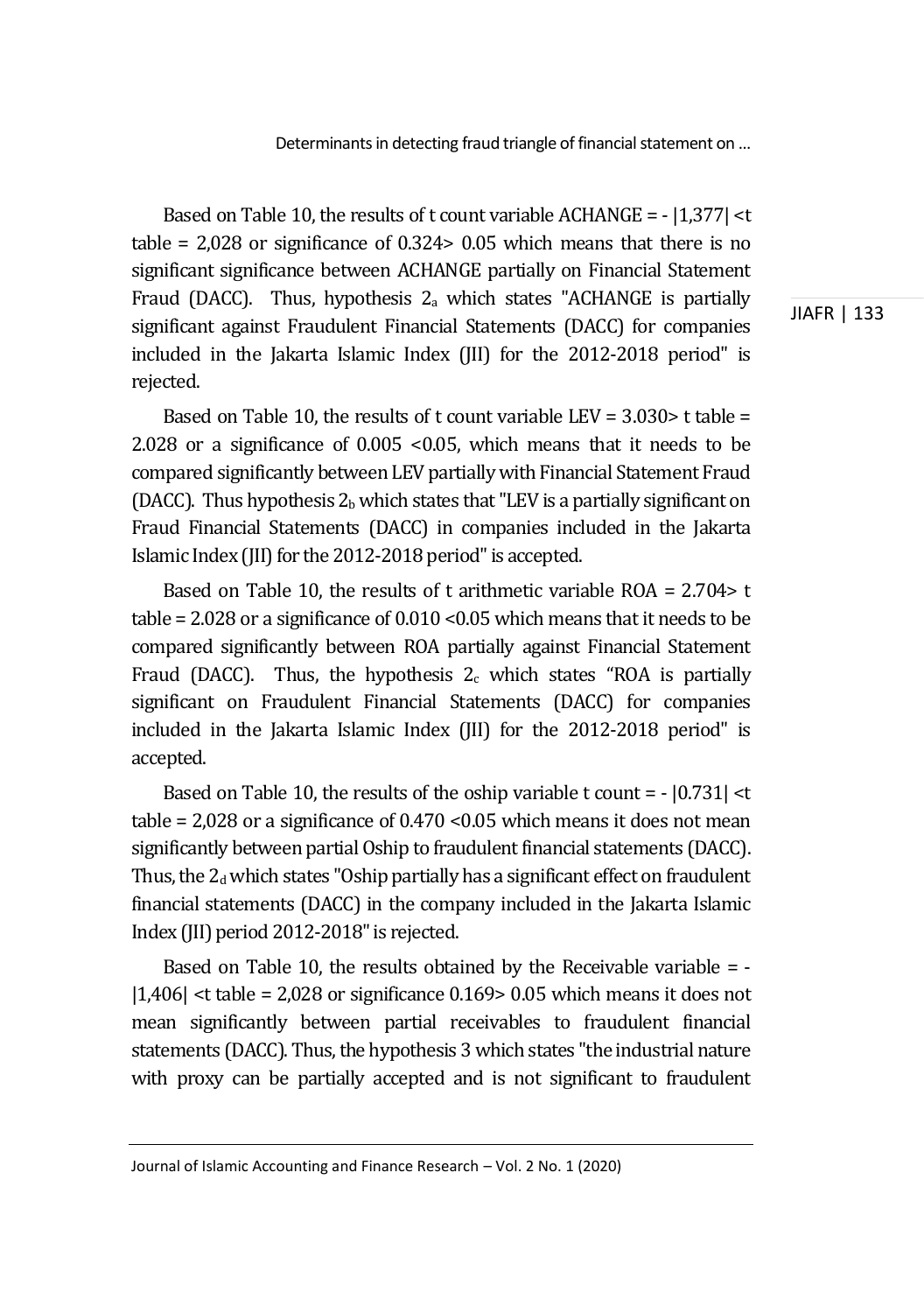financial statements (DACC) in the company included in the Jakarta Islamic Index (JII) period 2012-2018" is rejected.

JIAFR | 134

Based on Table 10, the results of the t count TACC = 8,997> t table = 2,028 or 0,000 <0.05 significance which means it should be considered significantly between the TACC partially to fraudulent financial statements (DACC). Thus, the hypothesis 4 which states that "TACC is partially significant to fraudulent financial statements (DACC) in the company included in the Jakarta Islamic Index (JII) period 2012-2018" is accepted.

## **Simultaneous influence of the variables of ACHANGE, LEV, ROA, OSHIP, RECEIVABLE AND TACC on financial statement fraud**

The results of hypothesis testing 1 indicating that ACHANGE, LEV, ROA, OSHIP, RECEIVABLE and TACC simultaneously influenced significantly to fraudulent financial statements (DACC) in the company entered in the JII period 2012-2018. The results of the estimated coefficient of determination (adjusted r-square) show the results of Adjusted R-Square of 0.725 or 72.5%. It shows that the contribution of Achange, Lev, ROA, Oship, Receivable and TACC variables affects the fraud of financial statements (DACC) of 0.725 or 72.5%, while 27.5% are allocated by other factors that are not available in this research model.

## **Partial influence on financial stability variables using ACHANGE proxyity on financial statement fraud**

The results of the hypothesis test  $2<sub>a</sub>$  show that the variables of the financial risk are proxied with a partial Achange do not have a significant effect on the fraud of financial statements in the companies included in the Jakarta Islamic Index (JII) period 2012-2018. It can happen because it concerns with companies that require monitoring and control responsible for the business system such as finance, as well as management who deals with endangered financial problems by the state, industry and related companies and will change financial report fraud.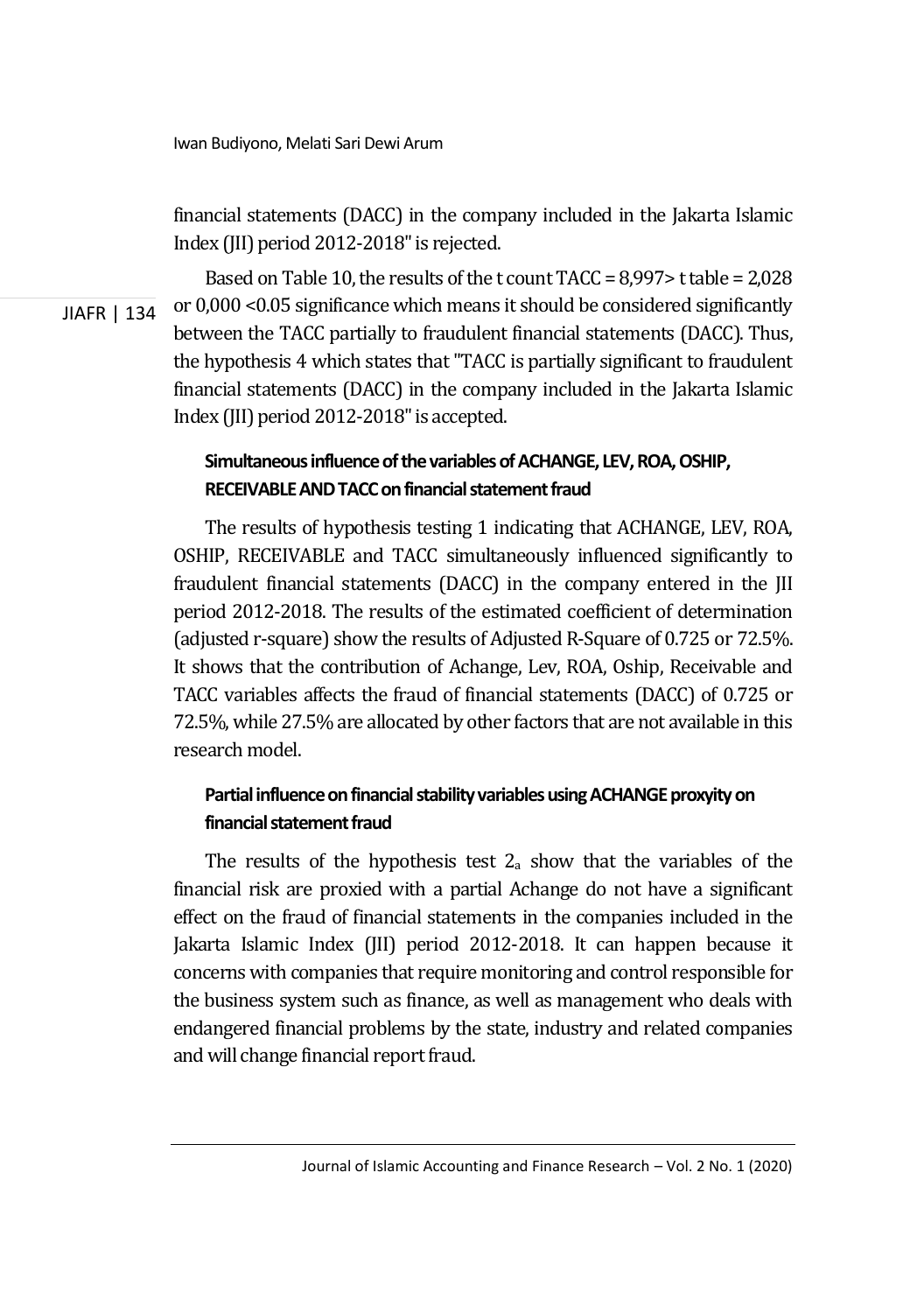The results of the study showed a negative financial regression coefficient of fraud of financial statements. It is caused by an increase in asset growth numbers every year, the higher the growth rate, the achange which is increasingly large, the opposite, the smaller the level of asset growth, the achange produced is smaller.

JIAFR | 135

## **Partial influnce of external pressure using LEV proxy on financial statement fraud**

The results of the hypothesis test  $2<sub>b</sub>$  show the external pressure variable with partial LEV proxy has a significant effect on the fraud of financial statements in the company included in the Jakarta Islamic Index (JII) period 2012-2018. It is in accordance with the view of Zimbelman et al. (2014: 46). Based on this pressure, managers or executives reduce the need for finance, as stated by Karyono (2013).

Judging from the direction aspect of the influence, indicating LEV partially has a positive effect on fraudulent financial statements, meaning the higher the LEV value, the higher expenses will be to increase fraudulent financial statements. The results of the research are supported by the theory stated by Sulistyawan et al. (2011) which proves that to get a contract with third parties, the creditor who will investigate funds in the company must be pointed by the manager of the company. To add to maximum loans, managers will display the best performance of financial statements.

### **Partial influence of financial target variable using ROA proxy on financial statement fraud**

The results of the  $2<sub>c</sub>$  hypothesis test show a financial target variable with a significant partial ROA proxy on the fraud of financial statements in the company included in the Jakarta Islamic Index (JII) period 2012-2018.

It is in line with the theory stated by Karyono (2013) which states that the benefits can be obtained by the company will further increase its share price obtained from management to be published. The higher the ROA value obtained by the company, the higher the company's criteria will get in the

Journal of Islamic Accounting and Finance Research – Vol. 2 No. 1 (2020)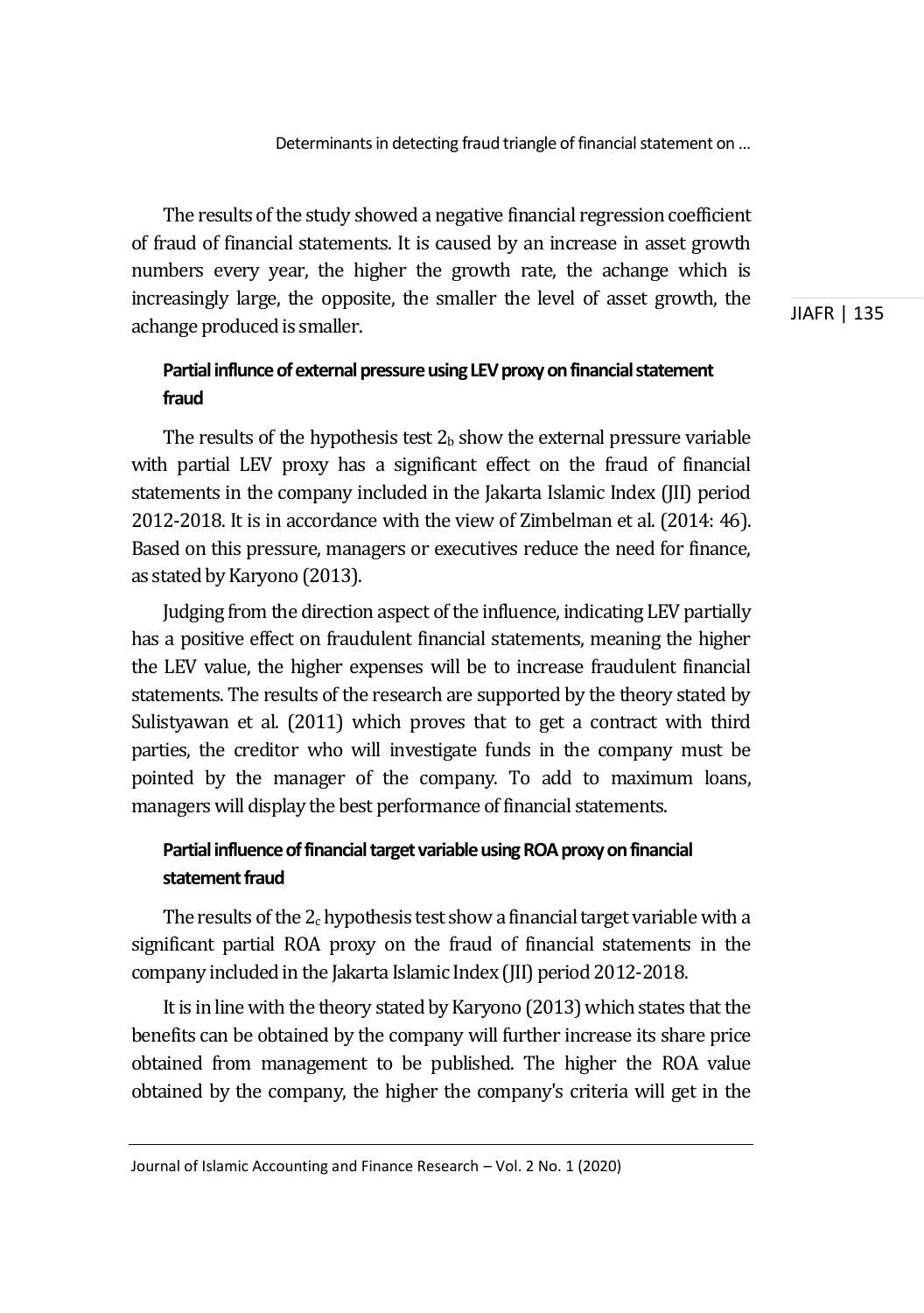Iwan Budiyono, Melati Sari Dewi Arum

form of a positive perception of the market. Therefore, Skousen et al. (2009) state that the greater ROA of a company, the greater the level of fraudulent financial statements.

JIAFR | 136 Judging from the direction aspect, it shows that the financial targets that are proxied with ROA partially have a positive effect on the fraud of financial statements, increasing the higher ROA in the company. Then the pressure needed by management will increase, that will cause fraudulent financial statements. It is in accordance with the theory stated by the 316 sectional audit standard that ROA is a profitability ratio used to measure the effectiveness of the company in generating profits by using the acquisition. Profit should be acquired appropriately in order to achieve the agreed profit target to encourage earnings management. Therefore, the company's financial statements will be provided so as not to produce low earnings.

### **Partial influence of personal financial needs variable by using OSHIP proxy on financial statement fraud**

Based on the  $2<sub>d</sub>$  hypothesis test, the results show the variable of personal financial needs with partially insignificant OSHIP proxy for fraud of financial statements in the company included in the Jakarta Islamic Index (JII) period 2012-2018. It is because during the company's research period the average share ownership ratio by insiders is not too large, which is less than 1% of shares issued. Companies can be approved not having pressure to increase stock prices and only to add bonuses to executives who have shares less than 1%. It shows a non-conformity with the existing theory. It can be identified that it has no significant interests of personal financial needs that are proxied by OSHIP to fraudulent financial statements.

This research is based on the direction of the influence, each OSHIP rose 1%, the DACC will decrease. It can occur because the greater the share ownership needed by people is interpreted as control in the financial statements (Skousen et al., 2009), so the management of the company is increasingly reliable in presenting financial statements. The higher the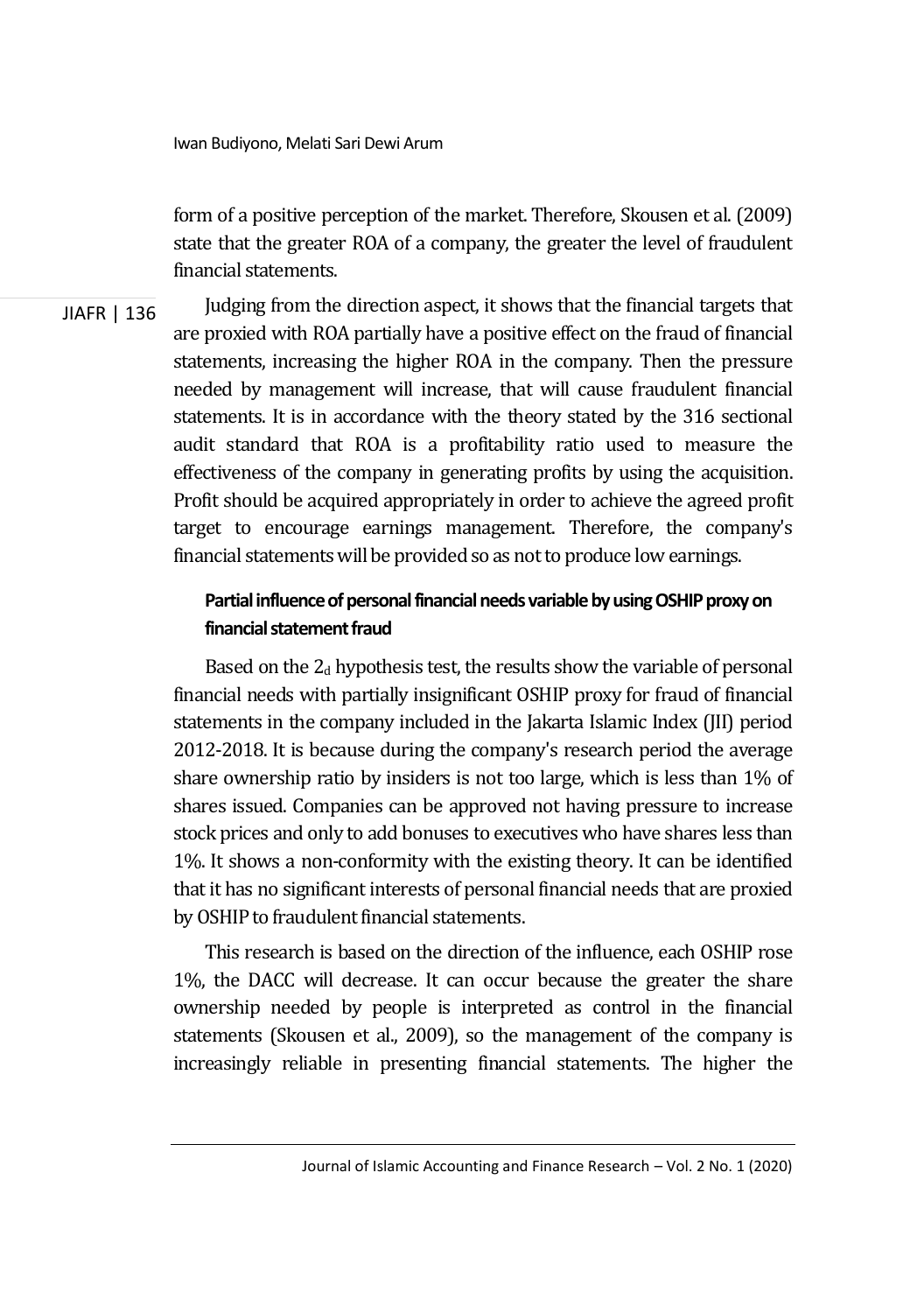percentage of shareholding of insider, the practice of fraud in manipulating financial statements is reduced.

### **Partial influence of the nature of industry variable using a proxy RECEIVABLE financial statement fraud**

Based on hypothesis test 3, the results show that the industrial nature with proxy can be partially accepted which is not significant to fraud of financial statements in the company included in the Jakarta Islamic Index (JII) period 2012-2018. According to Summers and Sweeney (1998), it is because the account is greater than specified by the company based on estimates, for example an unused account and accounted account. However, in this study it has no effect on accounts receivable to fraud of financial statements. It can also cause oversight differences, so managers do not have the opportunity to manipulate financial statements.

The results of this study indicate that account receivable negatively influences the fraud of financial statements. It can happen because the company issued a large bill because there was sales. The company was to pressure income revenues so that non-discretionary produced is small. Small non-discretionary accrual values mean the company uses a decreased earnings strategy, the DACC will tend to decrease when account receivable goes up.

### **Partial influence on rationalization variables using the total proxy of accrual (TACC) on financial statement fraud**

Based on the hypothesis test 4, the results show rationalization with a significant total proxy on the fraud of financial statements in the company included in the Jakarta Islamic Index (JII) period 2012-2018.

It is answered with the theory stated by Jones Model (1991) in Sulistyawan (2011) which states that total accruals are used as a source of information on accounting manipulation or earnings management. Skousen et al. (2009) assessed that the variable total accrual ratio can be used for rationalization assessment related to the use of accrual principles by

Journal of Islamic Accounting and Finance Research – Vol. 2 No. 1 (2020)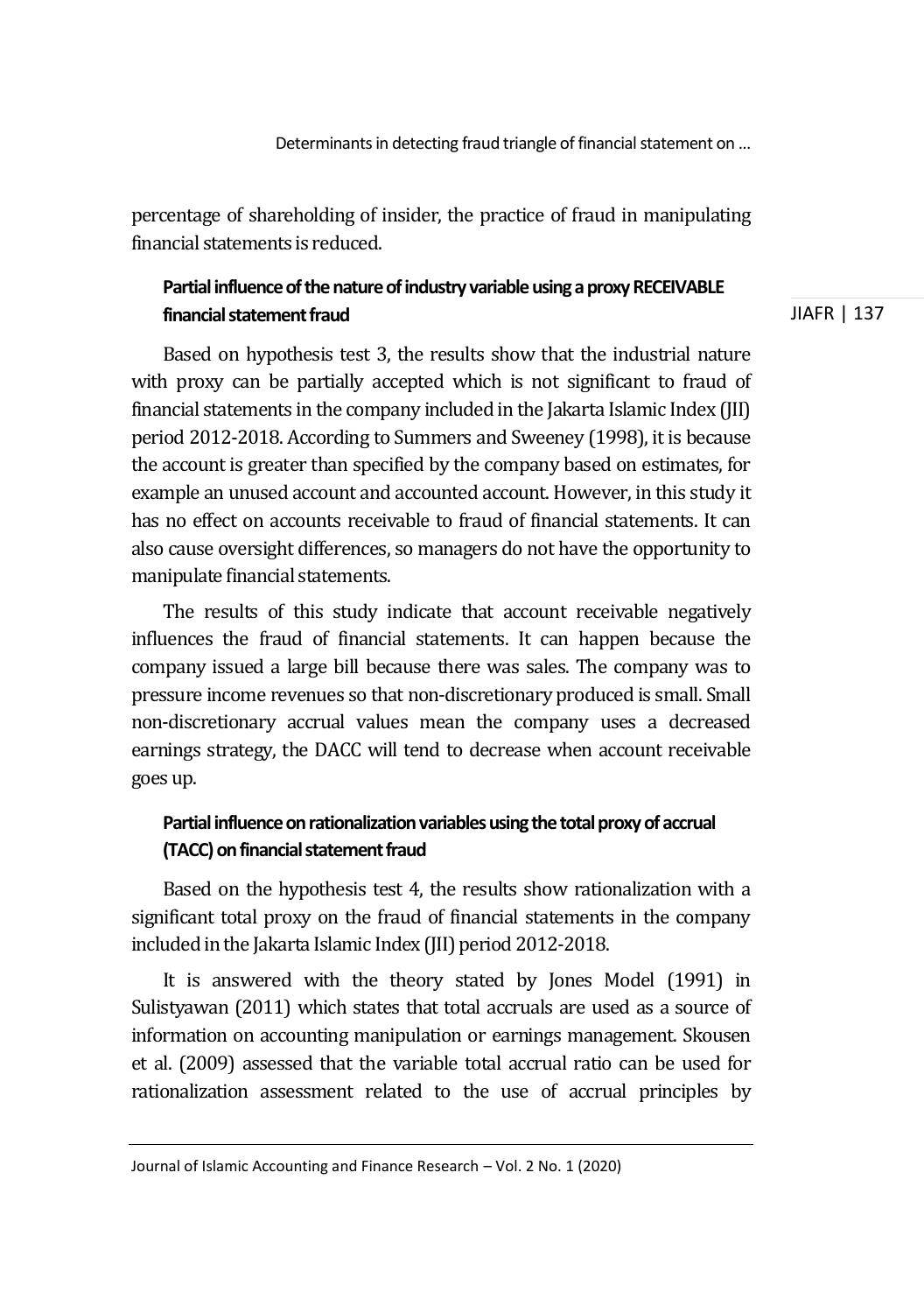management. Therefore, rationalization with total accrual proxies have a significant effect on fraud of financial statements.

JIAFR | 138 From the direction aspect of the interaction, it indicates that rationalization proxied by the total accrual ratio (TACC) has a positive effect on fraud in accordance with the theory proposed by Sulistyawan et al. (2011) which states that the accrual is a difference in earnings with currents. The greater the difference, then the difference is caused by accrual aspects or accounting policies. Income is from accounting policies, while the operating cash flow is only from real cash transactions. The higher the accrual value indicates that there is a strategy to raise profits and the more minus the accrual value indicates there is a profit decline strategy.

### **Conclusion**

Based on the results of the analysis and discussion that has been carried out, it can be concluded that the fraud triangle in the categories of financial stability, external pressure, financial targets, personal financial needs, opportunity and rationalization simultaneously affect the fraudulent financial statements. Furthermore, financial stability, personal financial needs, and opportunity partially negatively related and have no significant effect on financial statement fraud; while external pressures, financial targets, and rationalization have positive and significant effects on financial statement fraud on companies listed in Jakarta Islamic Index (JII) for period of 2012- 2018.

### **References**

- Arifni, U. (2015). The Effect of Islamic Good Corporate Governance on Profit Sharing Financing through Sharia Compliance, *Accounting Analysis Journal,* 1–12.
- Asrori. (2014). The Implementation of Islamic Corporate Governanceand Its Implication on Syariah bank Performance, *Jurnal Dinamika Akuntansi*,*,*  6(1), 90–102.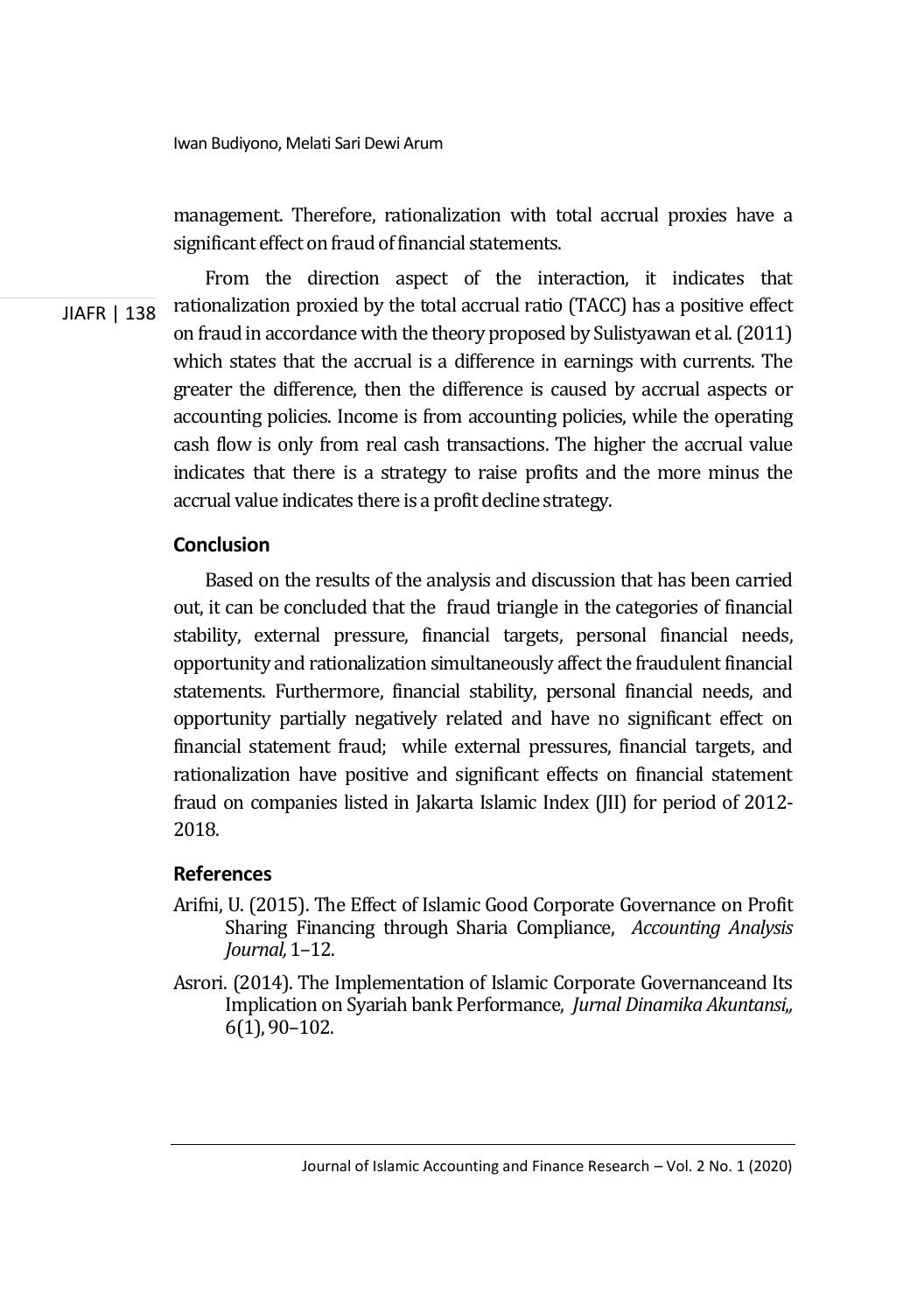- Bukair, A. A., & Rahman, A. (2015). The Effect of the Board of Directors' Characteristics on Corporate Social Responsibility Disclosure by Islamic Banks, *Journal of Management Research,* 7(2), 506–519.
- Davis, J., Schoorman, F., & Donaldson L. (1997). Toward a Stewardship Theory of Management, *Academy of Management Review,* 22(1), 20-47.
- Ghifari, M. A, Handoko, L. H., & Yani, E. A. (2015). The Analysis Of Sharia Banking Performance In Indonesia and Malaysia Using The Index Maqashid Approach, *Jurnal Ekonomi dan Perbankan Syariah,* 3(2), 47- 66.
- Hameed, S., Wirman, A., Alrazi, B., Nazli, M., & Pramono, S. (2004). Alternative disclosure and performance measures for Islamic Banks, *Second Conference on Administrative Sciences: Meeting the Challenges of the Globalization Age,King Fahd University of Petroleum & Minerals*, Dhahran, Saudi Arabia, 19–21. https://doi.org/10.1017/CBO9781107415324.004.
- Hawary, D. E., Grais, W., 7 Iqbal, Z. (2004). Regulating Islamic financial institutions: The nature of the regulated, *World Bank Policy Research Working Paper*, 1-49.
- Hasanah, U. (2015), *The Effect of Compliance with Sharia Principles and Islamic Corporate Governance on Financial Performance in Islamic Commercial Banks*, Thesis., Semarang: Universitas Negeri Semarang.
- Khasanah, Z., & Yulianto, A. (2015). Islamic Corporate Governance and Islamic Social Reporting on The Syariah Comercial Bank, *Accounting Analysis Journal,* 6(4), 1-10.
- Rama, A., & Novela, Y. (2015). Sharia Governance and The Quality of Corporate Governance in The Islamic Banking, *Signifikan,* 4(2), 111– 126.
- Rifai, A., & Asrori. (2017). Analysis of Influence of Characteristics of Islamic Supervisory Board toward Islamic Financial Performance. *Accounting Analysis Journal,* 6(2), 277 - 287.
- Sudaryati, D., & Eskadewi, Y. (2012). The influence of Corporate Governance toward Corporate Social Reponsibility Disclosure in Syaria Banking, *Jurnal Ekonomi dan Bisnis,* 11(1), 14-28.
- Suhendar, C. Y., & Tanuatmodjo, H. (2014). The Effect of Sharing Profit on Profitability of Sharia Banks, *Antologi Pendidikan Akuntansi dan Keuangan,* 2(2), 1-6.

Journal of Islamic Accounting and Finance Research – Vol. 2 No. 1 (2020)